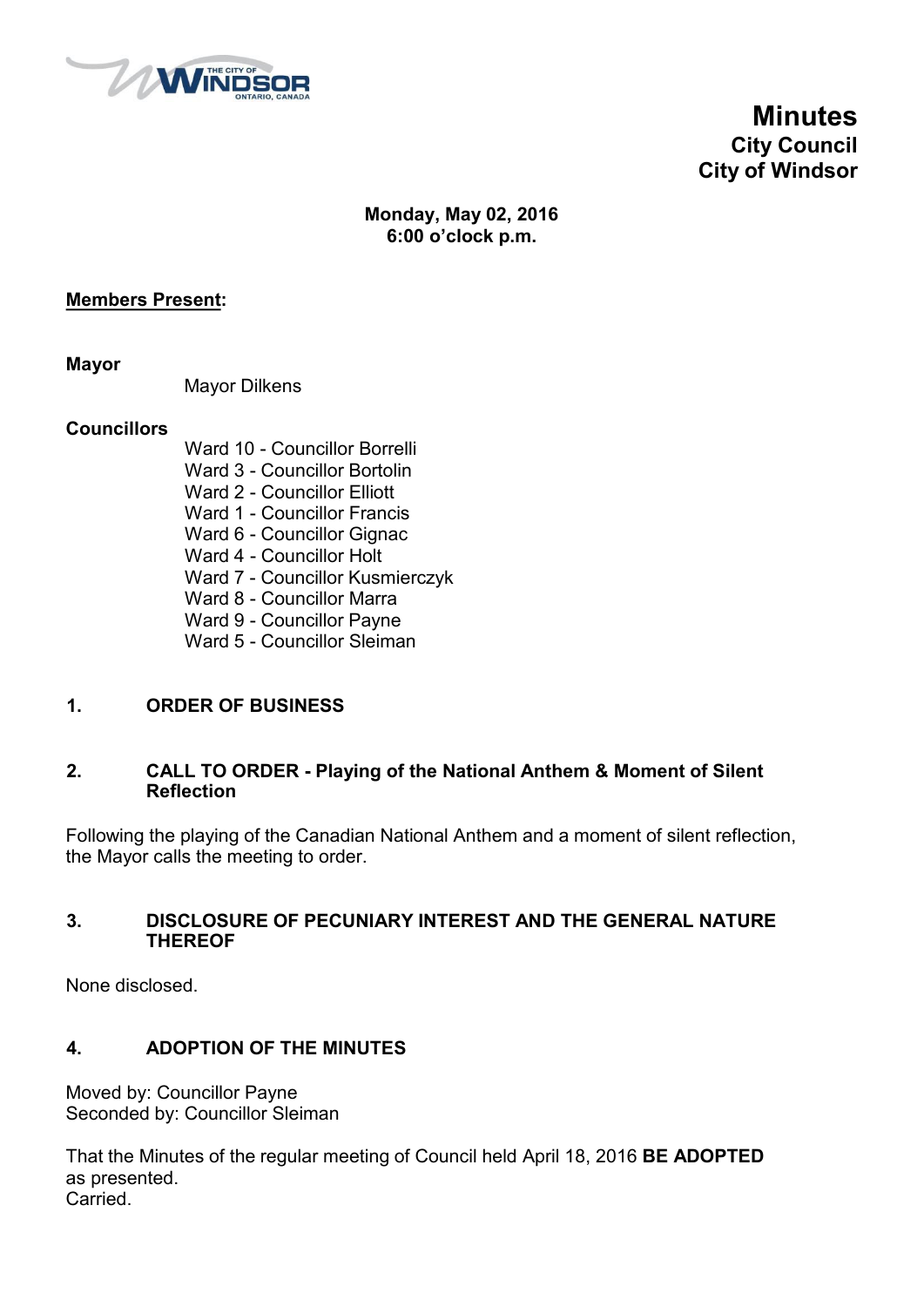# **5. NOTICE OF PROCLAMATIONS**

Community Living Month - May 2016 Mental Health Awareness Month - May 2016 Holocaust Remembrance Day - May 1, 2016 Toastmasters Day - May 7, 2016 Emergency Preparedness Week - May 1-7, 2016

# **6. COMMITTEE OF THE WHOLE**

Moved by: Councillor Borrelli Seconded by: Councillor Bortolin

That Council do now rise and move into Committee of the Whole with the Mayor presiding for the purpose of dealing with:

- (a) communication items;
- (b) consent agenda;
- (c) hearing requests for deferrals, referrals and/or withdrawals of any items of business;
- (d) hearing presentations and delegations;
- (e) consideration of business items;
- (f) consideration of Committee reports:
	- (i) **Report of Special In-Camera Meeting or other Committee as may be held prior to Council** (if scheduled); and

(g) consideration of by-laws 57-2016 through 62-2016 (inclusive). Carried.

# **7. COMMUNICATIONS INFORMATION PACKAGE**

## **7.1. Correspondence - May 2, 2016**

Moved by: Councillor Elliott Seconded by: Councillor Francis

Decision Number: CR284/2016

That the following Communication Items 7.1.1 to 7.1.9 inclusive, as set forth in the Council Agenda **BE REFERRED** as noted except Communication No. 7.1.2 which is dealt with as follows: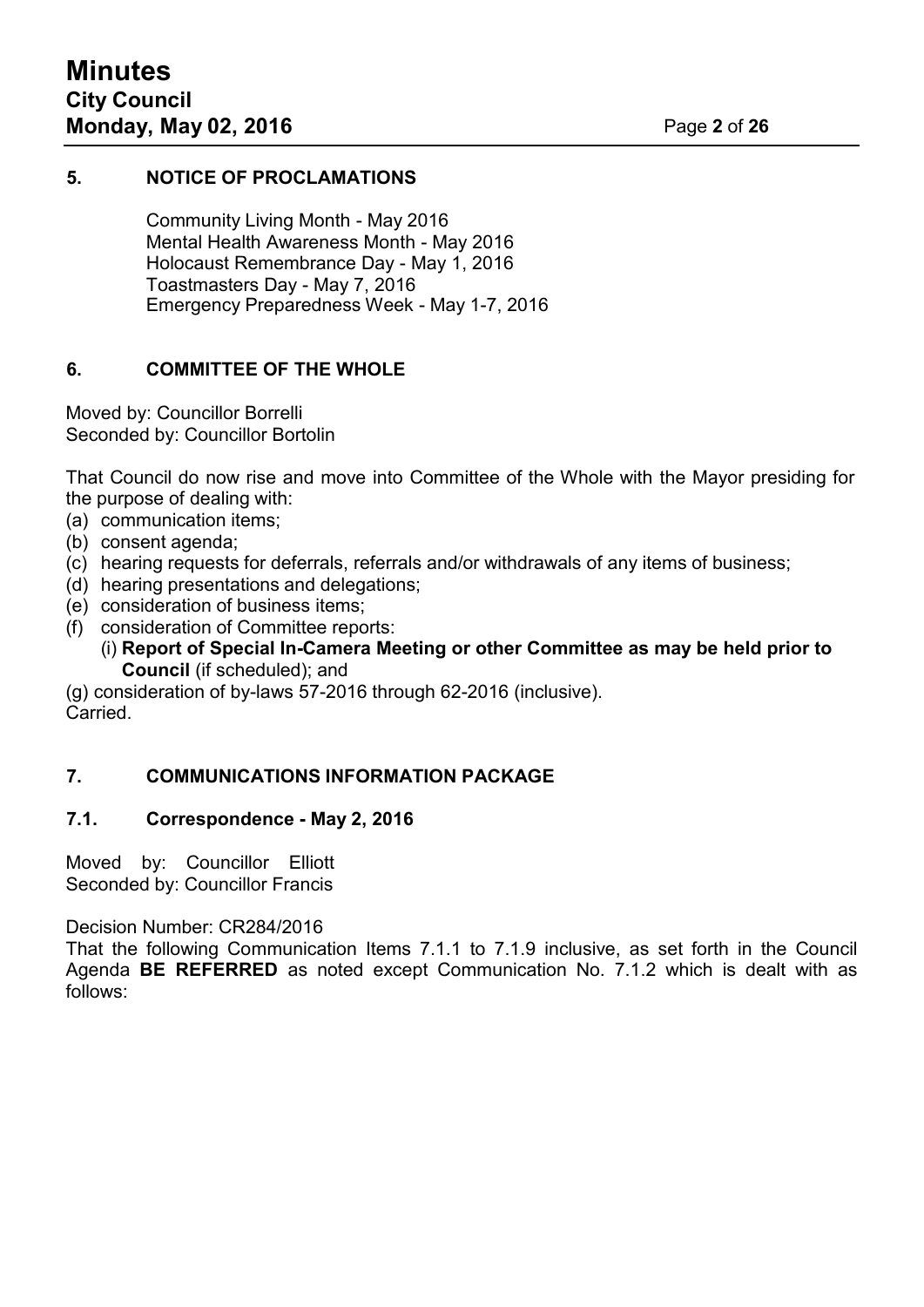### **Communication No. 7.1.2**

Moved by: Councillor Gignac Seconded by: Councillor Francis

Decision Number: CR308/2016

That the communication by Jonathan Gignac – citizen, dated April 10, 2016 regarding "Windsor Bike Park Proposal" **BE RECEIVED**, and further, that this communication **BE REFERRED** to Administration, and that it **BE INCLUDED** as additional information for when the Parks Master Plan report is prepared for consideration at Standing Committee and ultimately at City Council, and that Mr. Gignac **BE AFFORDED** an opportunity to appear as a delegation at that time if he so wishes.

Carried.

Clerk's File: SR2016

| No.                       | <b>Sender</b>                                          | <b>Subject</b>                                             |
|---------------------------|--------------------------------------------------------|------------------------------------------------------------|
| 7.1.1                     | Jayme Lauzon                                           | Request for a ban on Circus acts containing animal         |
|                           |                                                        | performances in the City of Windsor.                       |
|                           |                                                        | <b>Executive Director, Recreation &amp; Culture</b>        |
|                           |                                                        | <b>City Solicitor</b>                                      |
|                           |                                                        | <b>COUNCIL DIRECTION REQUESTED, otherwise Note &amp;</b>   |
|                           |                                                        | <b>File</b>                                                |
|                           |                                                        | <b>APR2016</b>                                             |
| 7.1.2                     | Request for a Bike Park in Windsor.<br>Jonathan Gignac |                                                            |
|                           |                                                        | <b>Executive Director, Parks</b>                           |
|                           |                                                        | <b>COUNCIL DIRECTION REQUESTED, otherwise Note &amp;</b>   |
|                           |                                                        | <b>File</b>                                                |
|                           |                                                        | <b>SR2016</b>                                              |
| 7.1.3                     | Secretary/Treasurer                                    | Committee of Adjustment Agenda for May 5, 2016             |
|                           | Committee of                                           | <b>Note &amp; File</b>                                     |
|                           | Adjustment                                             | ZC2016                                                     |
| 7.1.4<br>Manager of Urban |                                                        | Application of Hoopp Realty Inc. for Site Plan Approval at |
|                           | Design                                                 | 3600 (3100) Howard Ave.                                    |
|                           |                                                        | <b>Note &amp;File</b>                                      |
|                           |                                                        | ZS/12536                                                   |
| 7.1.5                     | Manager of Urban                                       | Approval of Mark Falkenburger for Site Plan Approval to    |
|                           | Design                                                 | permit a warehouse expansion at 200 Morton Drive.          |
|                           |                                                        | Note & File                                                |
|                           |                                                        | ZS/12537                                                   |
| 7.1.6                     | Ministry of Tourism,                                   | Update on Ontario's Culture Strategy.                      |
|                           | <b>Culture and Sport</b>                               | Manager, Cultural Affairs                                  |
|                           |                                                        | <b>Note &amp; File</b>                                     |
|                           |                                                        | GP2016                                                     |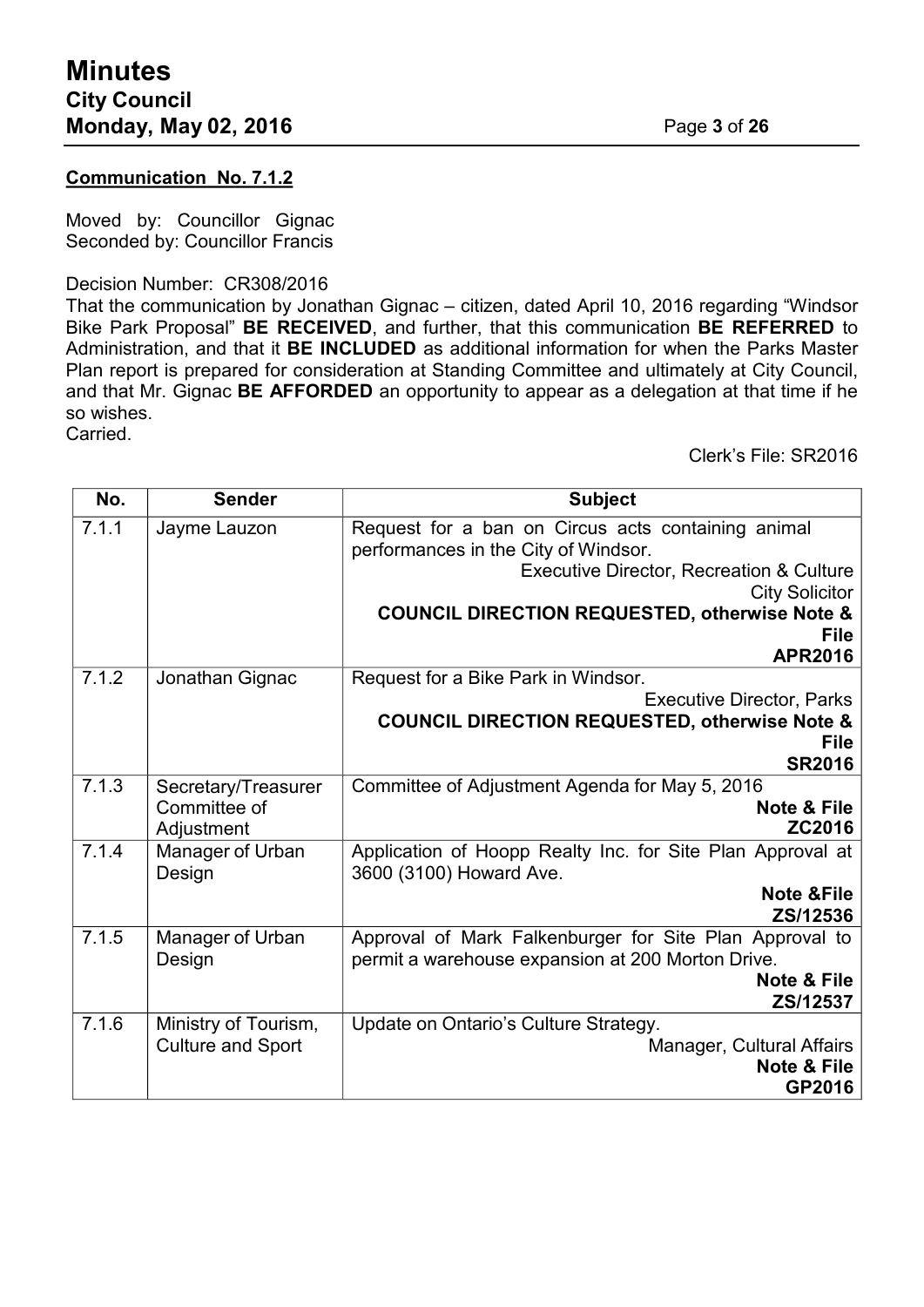# **Minutes City Council Monday, May 02, 2016** Page **4** of **26**

| 7.1.7 | Manager of Urban<br>Design | Application of Penske Truck Leasing Inc. for Site Plan<br>Approval to permit a new addition at 4505 Fourth Street.<br>Note & File |  |  |
|-------|----------------------------|-----------------------------------------------------------------------------------------------------------------------------------|--|--|
|       |                            | ZS/12540                                                                                                                          |  |  |
| 7.1.8 | <b>County of Essex</b>     | Allocation -<br>Windsor-Essex<br>Cost Sharing<br>Proposed<br>Hospitals' System Plan.                                              |  |  |
|       |                            | Note & File<br>MH/12346                                                                                                           |  |  |
| 7.1.9 | <b>Dillon Consulting</b>   | Notice of REA Amendment for Windsor Solar Project.                                                                                |  |  |
|       |                            | <b>City Engineer</b>                                                                                                              |  |  |
|       |                            | <b>Manager of Energy Initiatives</b>                                                                                              |  |  |
|       |                            | <b>Note &amp; File</b>                                                                                                            |  |  |
|       |                            | <b>MU/8327</b>                                                                                                                    |  |  |

Carried.

# **7.2. Award of Tender 45-16 – Queen Street from Prince Road to South Street 2016 Sewer Rehabilitation Program**

Moved by: Councillor Kusmierczyk Seconded by: Councillor Holt

That the report of the City Engineer dated April 6, 2016 entitled "Award of Tender 45-16 – Queen Street from Prince Road to South Street 2016 Sewer Rehabilitation Program" BE RECEIVED for information; and further,

That APPROVAL BE GIVEN to providing an additional one year of maintenance to the Queen Street project (for a total of a two-year maintenance period) as a pilot project; and that a report BE PREPARED for Council's further consideration by Administration at the conclusion of the two-year period on the costs and benefits of a two-year warranty.

The motion is **put** and is **lost** due to an equality of votes. Aye votes: Councillors Payne, Holt, Kusmierczyk, Marra and Borrelli Nay votes: Councillors Elliott, Sleiman, Francis, Gignac and Bortolin

Moved by: Councillor Elliott Seconded by: Councillor Francis

Decision Number: CR285/2016

That the report regarding the Award of Tender 45-16, Queen Street, Sewer Relining and Pavement Rehabilitation **BE RECEIVED FOR INFORMATION**. All construction costs under Tender 45-16 will be charged to 007-5410-9998-02942-7144001. Carried.

> Report Number: C 45/2016 Clerk's File: SW/12516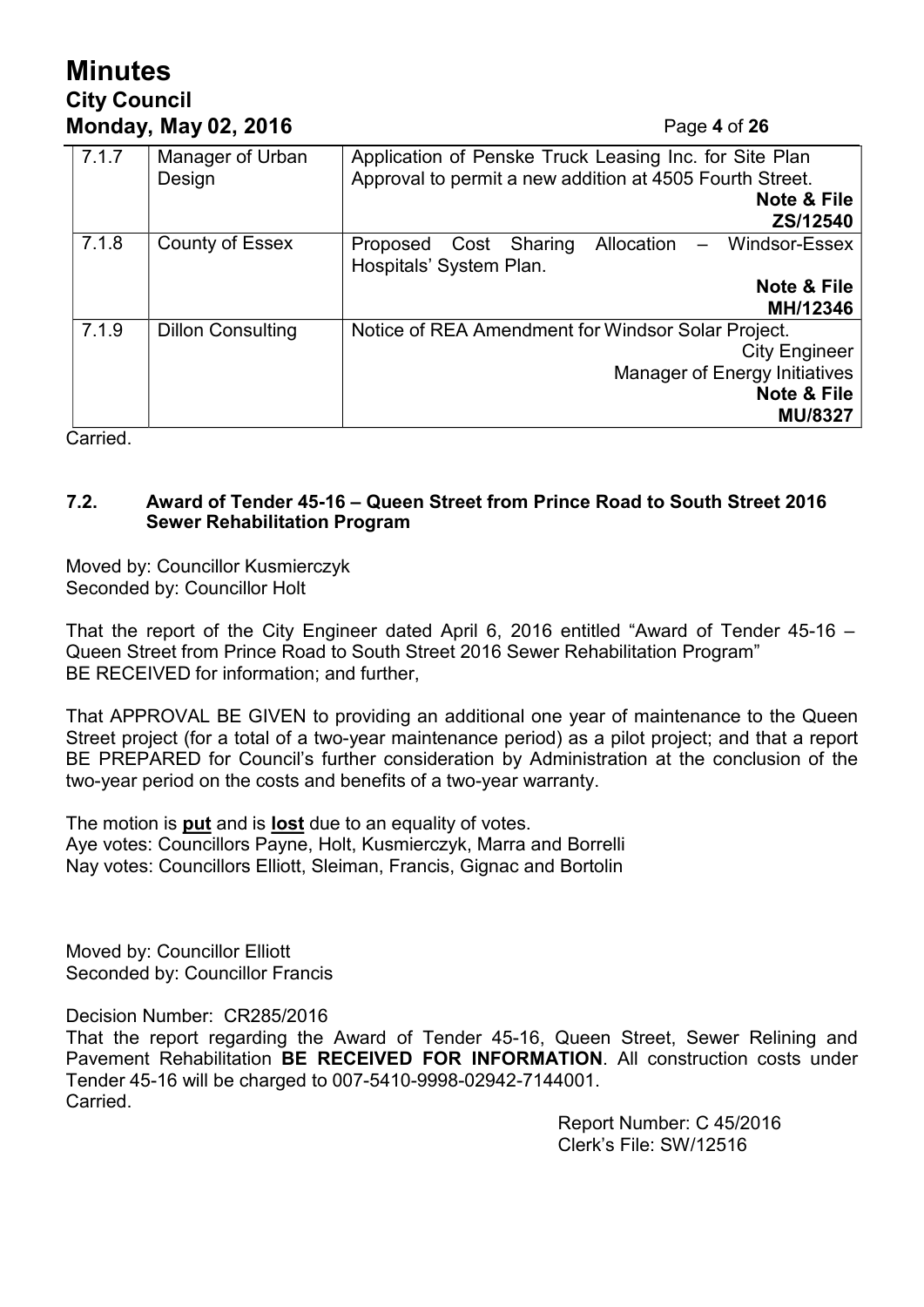# **7.3. 2015 Annual Report - Building Permit Fee Reserve Fund Citywide**

Moved by: Councillor Elliott Seconded by: Councillor Francis

Decision Number: CR286/2016 That the 2015 Annual Report on Building Permit Fees **BE ACCEPTED** Carried.

Report Number: CM 14/2016 Clerk's File: SB2016

# **8. CONSENT AGENDA**

#### **8.1. Combined Heat and Power at Windsor International Aquatic and Training Centre - RFP to Retain an Engineering Consultant Ward No.3**

Moved by: Councillor Gignac Seconded by: Councillor Holt

#### Decision Number: CR287/2016

**THAT** Council **APPROVE**, in accordance with Purchasing Bylaw 93-2012, to proceed with issuing a Request for Proposal (RFP) for the purpose of retaining a firm to provide a turnkey solution (which may include consulting/ management services, design, procurement, installation, construction, commissioning, and contract administration) for Combined Heat and Power (CHP) Systems at the Windsor International Aquatic and Training Centre presented by WFCU (WIATC) based on the Detailed Engineering Study already prepared by the City's consultant CEM Engineering Inc., and

**THAT** Council **DIRECT** Administration to make the necessary amendments to the Energy Services Agreement dated June 1, 2013 between The Windsor Utilities Commission (WUC) and The Corporation of City of Windsor to allow for the implementation and use of a Combined Heat and Power solution at WIATC, and

**THAT** Council **DIRECT** the CAO and City Clerk to **EXECUTE** the amended Energy Services Agreement subject to approval of technical content by the City Engineer; financial matters by the City Treasurer and form by the City Solicitor, and

**THAT** Council **DIRECT** Administration to report back on the outcome of the RFP, identifying the successful proponent along with an updated detailed business case analysis for the project. Carried.

> Report Number: C 56/2016 Clerk's File: SR/11026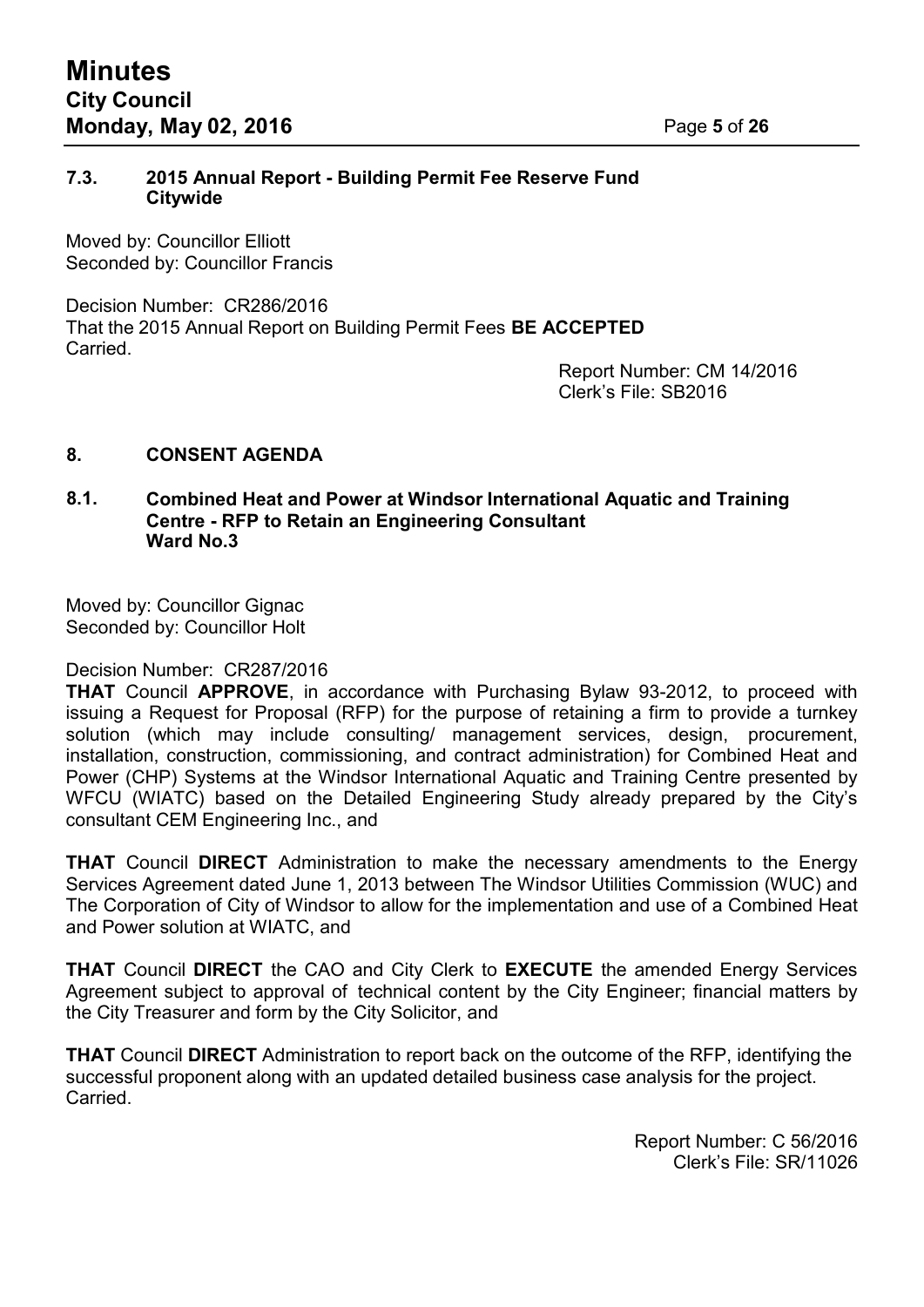# **Minutes City Council Monday, May 02, 2016** Page **6** of **26 CR288/2016 AMENDED BY CR757/2016 ADOPTED December 12, 2016**

# **8.2. CQ21-2014 - Meadowbrook Lane Sidewalks and Streetlights - Ward #8**

Moved by: Councillor Gignac Seconded by: Councillor Holt

Decision Number: CR288/2016

- I. That City Council **RECEIVE FOR INFORMATION** the following report as it relates to CQ21-2014 – Meadowbrook Lane Sidewalks and Streetlights, and
- II. That Administration **BE AUTHORIZED** to complete the installation of sidewalks, streetlights and deficiencies on Meadowbrook Lane at an estimated cost between \$130,000-150,000 to be funded by;
	- Cash in the securities provided by Windsor Venture Development Corporation in the amount of \$40,000 from its development on Meadowbrook Lane authorized by CR282/2005,
	- \$30,000-36,000 from the Pedestrian Generator Policy fund ID#7045034 representing the City's contribution to these services,
	- Balance estimated at \$60,000-80,000 to be funded through the New Infrastructure Development fund ID#7035119 with full cost sharing recoveries from future development of Parcel A ( 0 Meadowbrook Lane, Part 10 12R-5019 and Part 4 12R-10427) in the amount of \$45,000-55,000 and from Parcel B (3565 Forest Glade Dr, Parts 15-18 12R-22621) in the amount of \$15,000-19,000, and
	- •
- III. That a By-law **BE PASSED TO CLOSE** one (1) foot within Meadowbrook Lane and Forest Glade Drive abutting Parcels A and B to create a 1 foot reserve. At such time as the outstanding funds are paid by the respective properties the abutting 1 foot reserve **BE DECLARED** to be a public highway.

Carried.

Report Number: C 58/2016 Clerk's File: SW/12707

# **8.3. Wards 2, 4 & 5 - Windsor-Essex County Community Garden Collective Request**

Moved by: Councillor Gignac Seconded by: Councillor Holt

Decision Number: CR289/2016

I. That Council **APPROVE** a request from the Windsor**-**Essex County Community Garden Collective (300 Giles Blvd, Unit A1, Windsor, Steve Green, Network Coordinator) ("**WECCGC**"), to use the following properties to facilitate the installation of community gardens and an urban agriculture operation as described in Appendices A, B and C: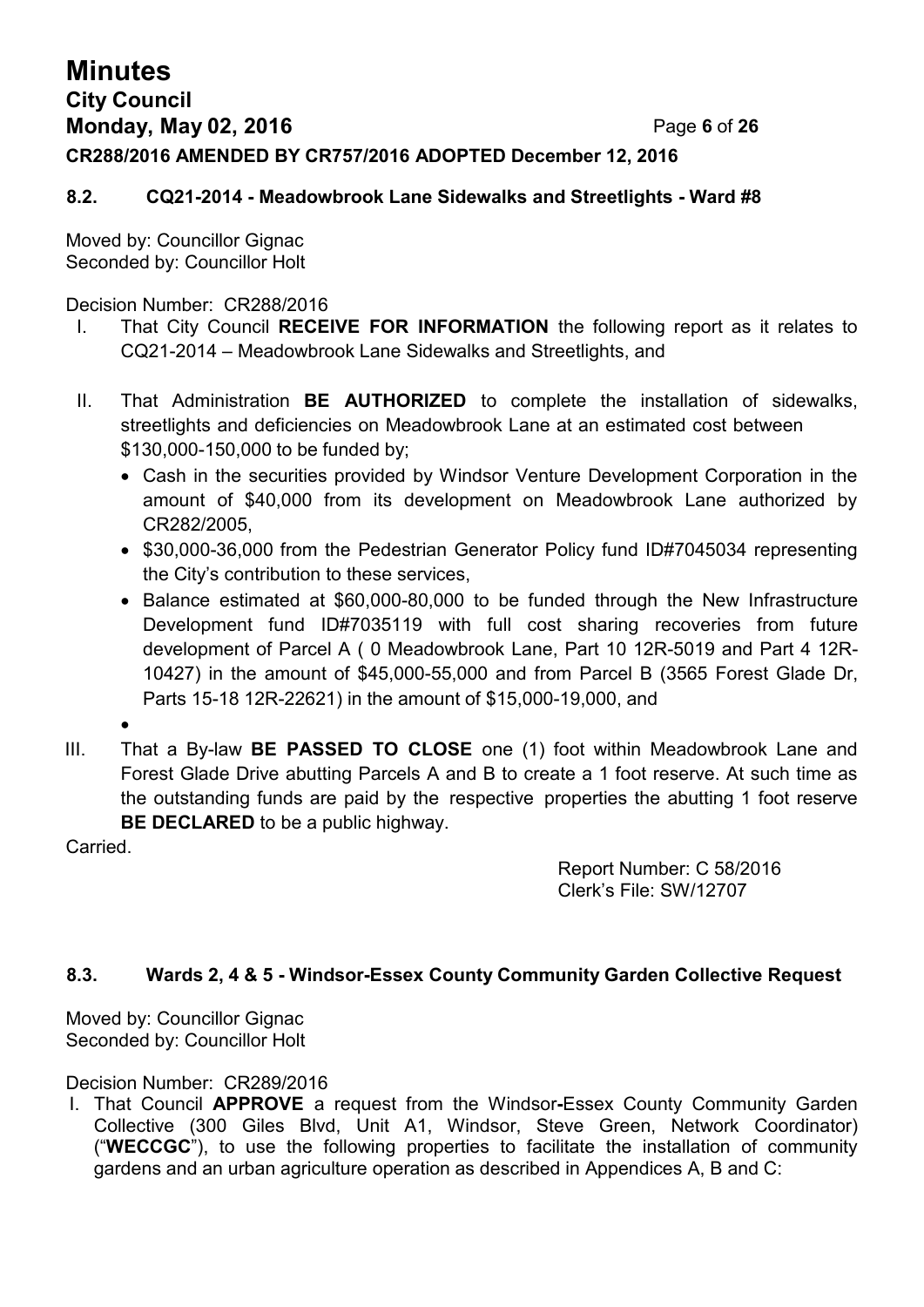# **Minutes City Council Monday, May 02, 2016** Page **7** of **26**

- 1. Lens Ave between Elsmere and Louis Ave (Lots 325 to 335, inclusive, Registered Plan 1229, Part of Lots 318 to 324, inclusive, Registered Plan 1229 and Lots 336 to 342, inclusive, Registered Plan 1229, Marentette Avenue (Closed by R1008582), Registered Plan 1229 between Essex Terminal Railway & Lens Avenue and Alley abutting Lots 336 to 342, inclusive, Registered Plan 1229 (Closed by R1008582), s/t R1008582);
- 2. Peter St south of Mill St (Part of Lots 5 and 6, west side of Peter Street, Registered Plan 40, Town of Sandwich as in WW31138); and
- 3. Drouillard at Wyandotte St E, Northwest comer (Lot 11, Registered Plan 476, Sandwich East) ( the "**Licensed Lands**").

Subject to the following conditions:

- a. Use of the Licensed Lands as community gardens in accordance with WECCGC's proposal which is attached as Appendix 'D';
- b. The term of the license is from April 1, 2016 or the date the license agreement is signed, whichever occurs later, to Nov 30, 2016;
- c. WECCGC is obligated to take the Licensed Lands as is and to construct and maintain their improvements on the Licensed Lands at its own expense.
- d. Pay a security deposit in the amount of \$500.00 per property to ensure that the Licensed Lands are returned to their original condition at the end of the license term;
- e. Property taxes for the Licensed Lands will be the responsibility of WECCGC;
- f. The annual fee for the Licensed Lands is \$50.00 per property, payable in advance;
- g. The Licensed Lands are to be kept free of pests and animals
- h. The use of pesticides and herbicides is prohibited;
- i. The use of uncomposted manure and fertilizer is prohibited;
- j. General Liability insurance in the amount of \$2,000,000 with "The Corporation of the City of Windsor" named as an additional insured, in accordance with the Purchasing Bylaw, and satisfactory in form and content to the Manager of Risk and Insurance;
- k. WECCGC acknowledges that it is in receipt of all relevant soil testing and agrees to use the Licensed Lands at its own risk;
- l. WECCGC agrees to indemnify and hold harmless The Corporation of the City of Windsor, its affiliates, officers, employees, councillors, and assigns [collectively the "**City**"], from and against any and all losses, damages, costs and expenses, and all claims, demands, actions, causes of action, suits, proceedings and liability, including all claims made by any third party under or relating to this license, for bodily injury or property damage howsoever arising, including use of contaminated soil, unless caused by the City's sole negligence;
- m. The City is not responsible in the case of vandalism or theft;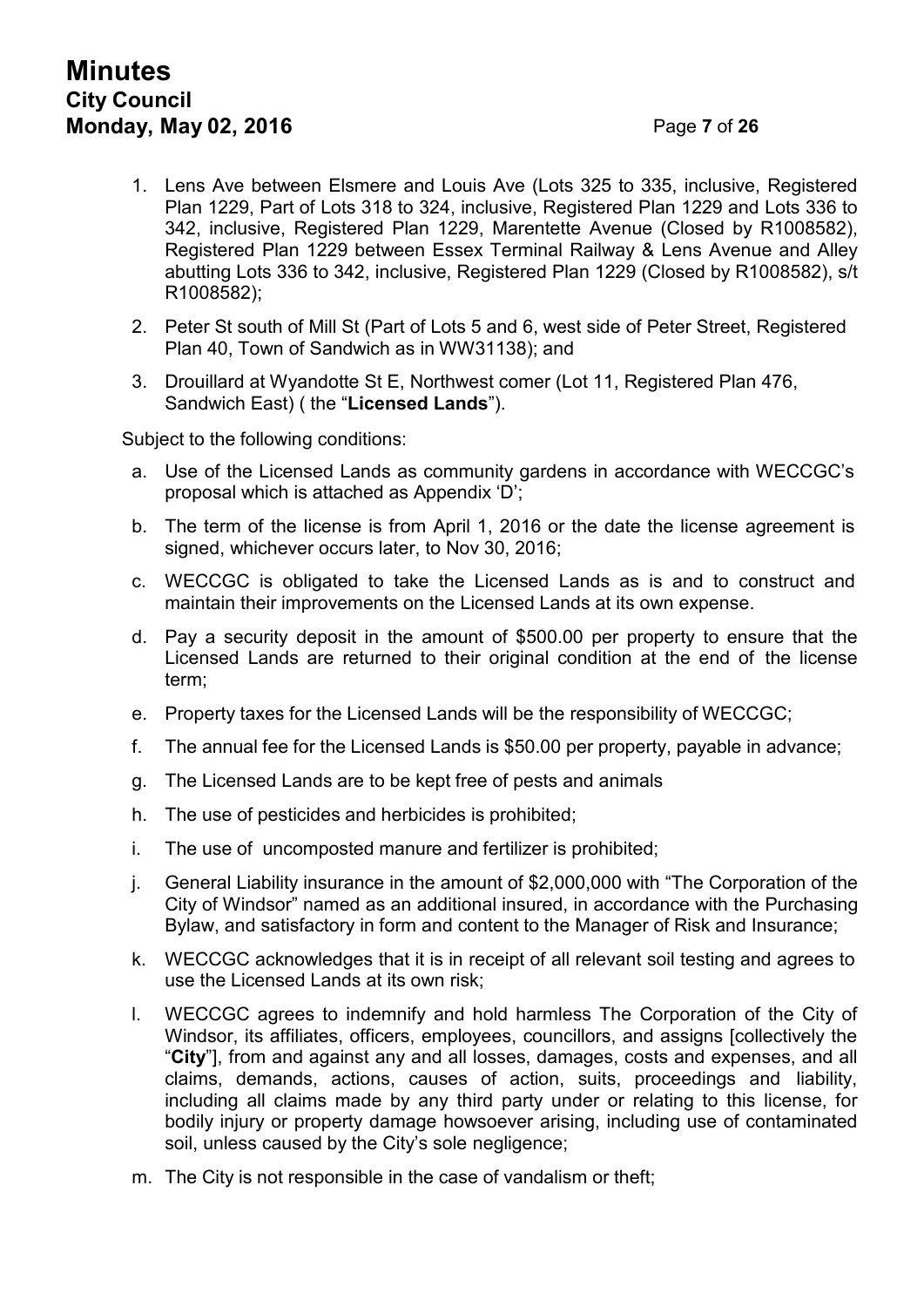# **Minutes City Council Monday, May 02, 2016** Page **8** of **26**

- n. WECCGC must provide plans and specifications of the proposed community gardens for review and approval to the satisfaction of the Executive Director of Parks and Facility Operations;
- o. The storage of motor vehicles, tractors, fuel and chemicals is prohibited;
- p. The use of motorized equipment is limited to the first 30 days of the growing season starting on April 1, 2016, or the date of approval by City Council, whichever occurs later;
- q. WECCGC will maintain the Licensed Lands not under cultivation by controlling weeds and grass on a regular basis; and
- r. The balance of the terms and conditions of the license, except as noted herein, are the standard requirement in other municipal licenses.
- II. AND THAT the CAO and City Clerk **BE AUTHORIZED** to sign licence agreements attached as Appendices F, G and H.

**Carried** 

**Appendices Agreements** 

> Report Number: C 79/2016 Clerk's File: AL/12298

# **11.1. Notice to Proceed for Independent Electricity System Operator (IESO) 'Feed-in Tariff' Program (FIT) Rooftop Solar PV Applications**

Moved by: Councillor Gignac Seconded by: Councillor Holt

Decision Number: CR290/2016 WHEREAS capitalized terms not defined herein have the meanings ascribed to them in the FIT Contract, Version 3.1;

AND WHEREAS the Province's FIT Program encourages the construction and operation of **rooftop solar PV** generation projects (the "Projects");

AND WHEREAS one or more Projects may be subject to FIT Contracts and may be constructed and operated in the City of Windsor ("Local Municipality");

AND WHEREAS in accordance with the FIT Rules, Version 3.0, the Council of the Local Municipality ("Council") had previously indicated, by a resolution, its support for Projects in the Local Municipality (the "Prior Resolution");

AND WHEREAS Council now indicates, by a resolution dated no earlier than June 10, 2015, Council's continued support for the construction and operation of the Projects anywhere in the Local Municipality (the "New Resolution");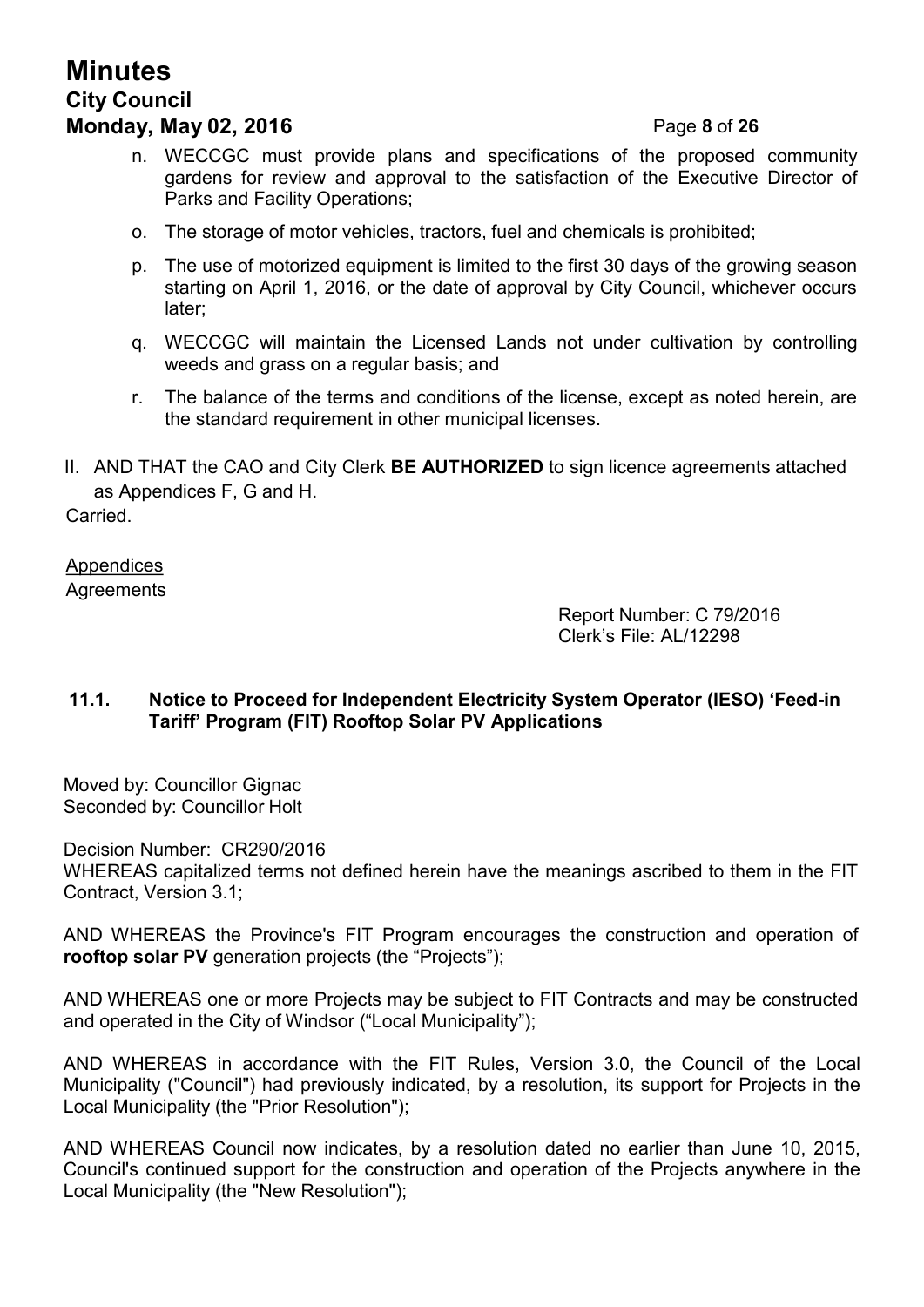# **Minutes City Council Monday, May 02, 2016** Page **9** of **26**

AND WHEREAS, pursuant to the FIT Contract, where a New Resolution is received in respect of the Projects in the Local Municipality, Suppliers will be recognized as fulfilling the requirements under Section 2.4(d)(vii) of the FIT Contract, which may result in Suppliers being offered Notice to Proceed in accordance with the terms of their respective FIT Contract(s);

# NOW THEREFORE BE IT RESOLVED THAT:

Council of the City of Windsor **SUPPORTS** the construction and operation of the Projects anywhere in the City of Windsor.

This resolution's sole purpose is to enable Suppliers to achieve Notice to Proceed under their FIT Contracts and may not be used for the purpose of any other form of municipal approval in relation to a FIT Contract or Project or for any other purpose; and further,

This resolution **SHALL EXPIRE** twelve (12) months after its adoption by Council. Carried.

Report Number: C 55/2016 Clerk's File: MU/8327

# **12.1. Seniors Advisory Committee meeting minutes - February 4, 2016**

Moved by: Councillor Gignac Seconded by: Councillor Holt

Decision Number: CR293/2016 SDHC 386 That the Minutes of the Seniors Advisory Committee meeting held February 4, 2016 **BE RECEIVED** for information. **Carried** 

Report Number: SCM 33/2016 Clerk's File: MB2016

# **12.2. Housing Advisory Committee meeting minutes - January 19, 2016**

Moved by: Councillor Gignac Seconded by: Councillor Holt

Decision Number: CR294/2016 SDHC 387 That the Minutes of the Housing Advisory Committee meeting held January 19, 2016 **BE RECEIVED** for information. Carried.

> Report Number: SCM 34/2016 Clerk's File: MB2016

# **12.3. Diversity Committee Report No. 3 (Creation of a Diversity Plan)**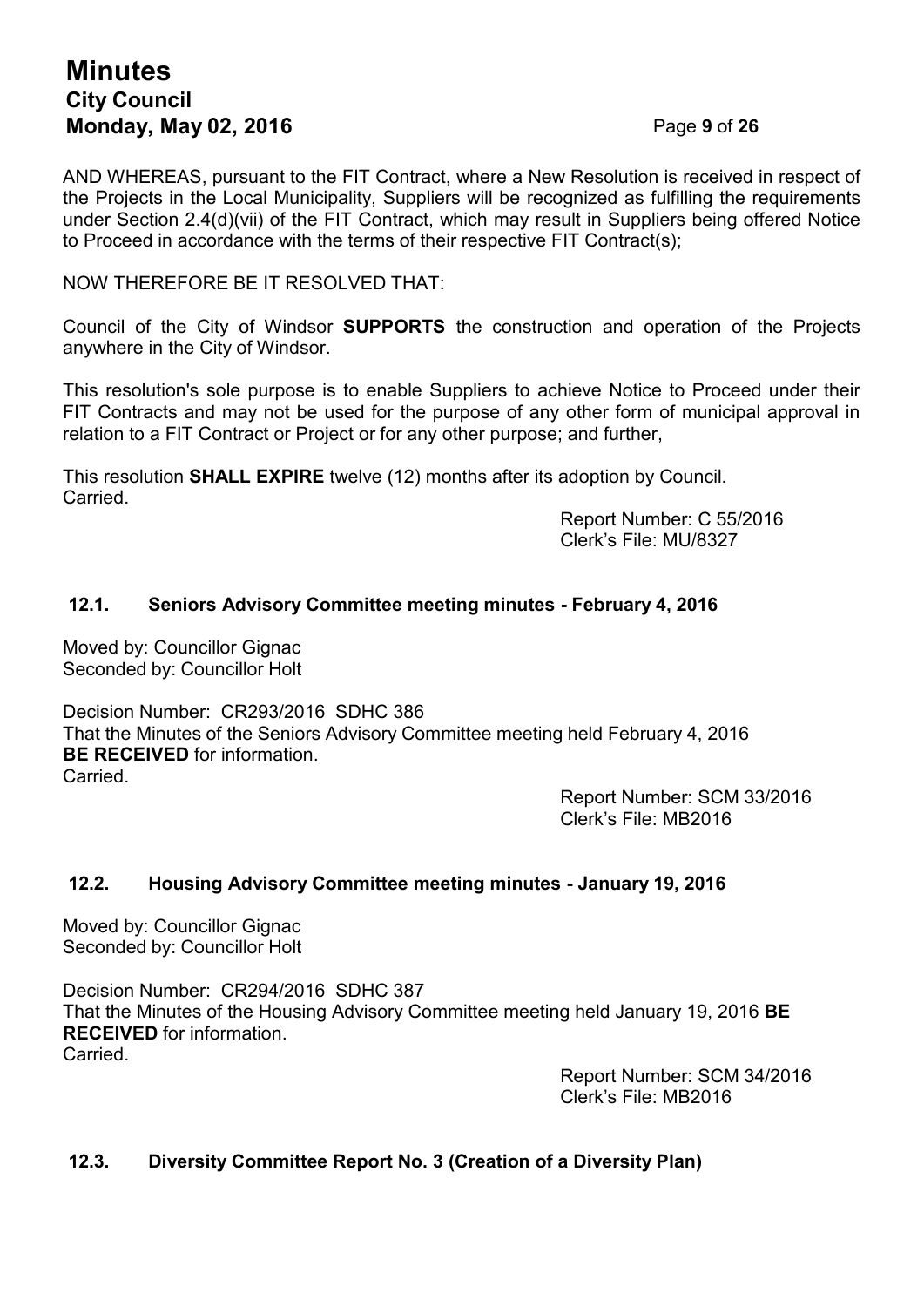# **Minutes City Council Monday, May 02, 2016** Page **10** of **26**

Moved by: Councillor Gignac Seconded by: Councillor Holt

Decision Number: CR295/2016 SDHC 388 That Diversity Committee Report No. 3 (Creation of a Diversity Plan) **BE APPROVED** as presented. Carried.

> Report Number: SCM 35/2016 Clerk's File: MB2016

# **12.4. Huron Lodge Resident Monitoring & Nurse Bedside Call System Replacement & Upgrade**

Moved by: Councillor Gignac Seconded by: Councillor Holt

Decision Number: CR296/2016 SDHC 390

**THAT** the Social Development, Health & Culture Standing Committee **APPROVE** a transfer of \$100,000 previously allocated to the Wireless Technology Project# 7135002 to the Resident Monitoring and Nurse Bedside Call System Project# 7163001; and further **THAT** the 2018 Capital Budget dollars in the amount of \$100,000 for the Resident Monitoring and Nurse Bedside Call System **BE PRECOMMITTED** for 2018 to allow for the completion of the Wireless Technology Project. Carried.

> Report Number: S 62/2016 Clerk's File: AH/12496

# **12.5. Downtown Windsor Business Improvement Association - Afternoons In The Alley Temporary Road Closure Maiden Lane West - Ward 3**

Moved by: Councillor Gignac Seconded by: Councillor Holt

Decision Number: CR297/2016 SDHC 392

**THAT** the request from the Downtown Windsor Business Improvement Association to temporarily close Maiden Lane West between Ouellette Avenue and Pelissier Street to host Afternoons In The Alley events between the hours of 12:00 p.m. noon – 10:00 p.m. each Saturday, commencing on June 4, 2016 and concluding on August 27, 2016, **BE APPROVED** subject to the terms and conditions of the Special Event Agreement and further;

**THAT**, subject to the authority granted by the Delegation of Authority By-law section 3.26, the Chief Administrative Officer **BE AUTHORIZED** to waive the provisions of Schedule #1 to Business Licensing By-law 395-2004, subject to approval of the Licence Commissioner. Carried.

> Report Number: S 64/2016 Clerk's File: MH/12398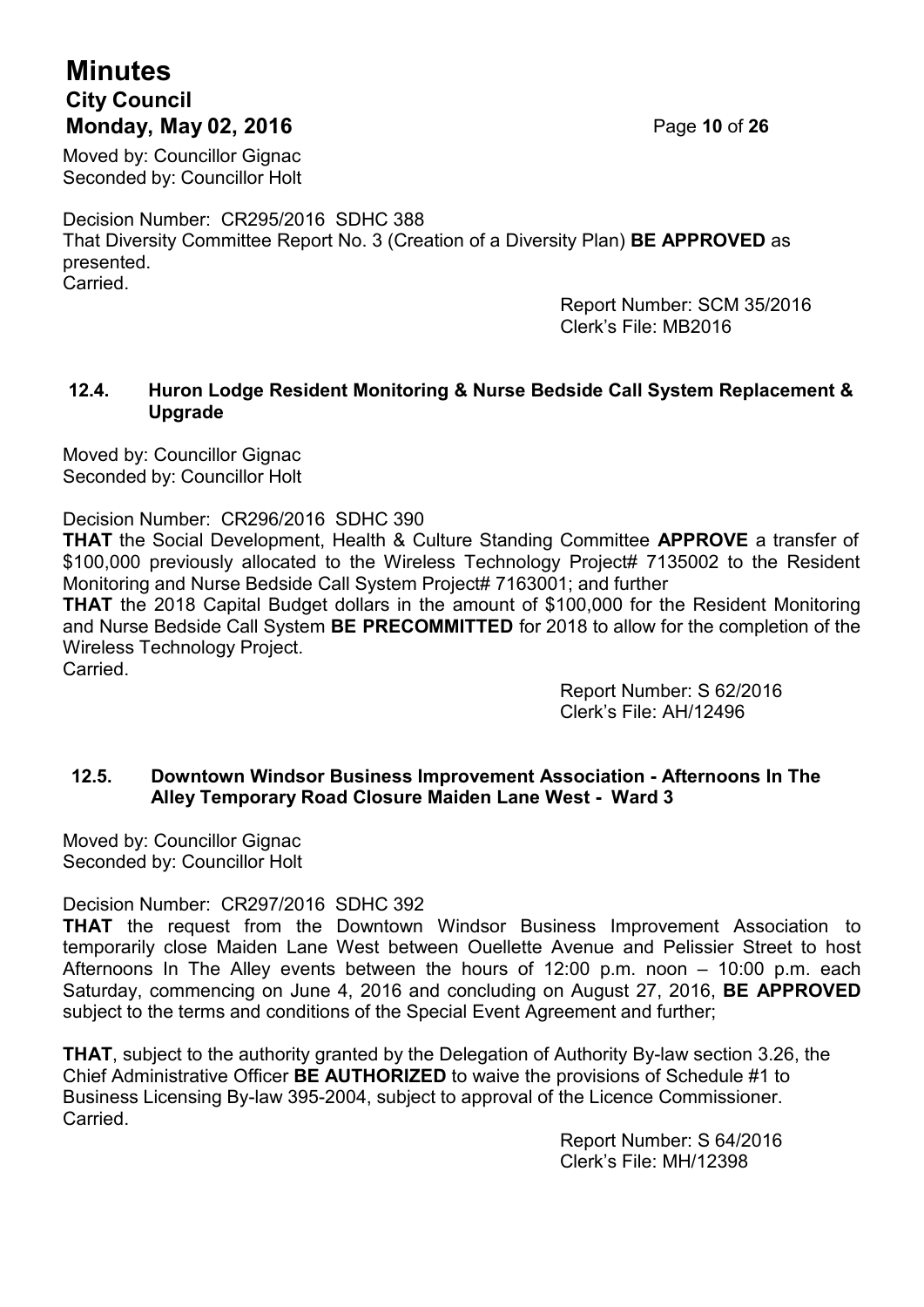# **12.6. Pathway to Potential Request for Proposals Results - City Wide**

Moved by: Councillor Gignac Seconded by: Councillor Holt

Decision Number: CR298/2016 SDHC 393

THAT the report of the Community Development and Health Services Department dated April  $6^{\text{th}}$ , 2016 regarding the results of the 2015 Pathway to Potential Request for Proposals submitted for information **BE NOTED AND FILED. Carried** 

> Report Number: CM 8/2016 Clerk's File: SS/10488

# **12.7. Minutes of the Committee of Management for Huron Lodge Long Term Care Home meeting held March 4, 2016**

Moved by: Councillor Gignac Seconded by: Councillor Holt

Decision Number: CR299/2016 SDHC 389 That the Minutes of the Committee of Management for Huron Lodge Long Term Care Home meeting held March 4, 2016 **BE RECEIVED** for information Carried.

Report Number: SCM 37/2016 Clerk's File: MB2016

# **12.8. Interim Control By-law Exemption - 3230 to 3232 and 3236 to 3238 Sandwich St.**

Moved by: Councillor Gignac Seconded by: Councillor Holt

Decision Number: CR300/2016 PHED 370

That an exemption from the Interim Control By-law 126-2015, **BE GRANTED** to 1433341 Ontario Inc, the owner(s) of the property located at 3230 to 3232 (Sandwich Brewing Co.) and 3236 to 3238 (Rock Bottom) Sandwich Street to construct a parking area for the existing commercial establishments, on condition that the Sandwich Heritage Conservation District Plan policies and Olde Sandwich Towne Community Improvement Plan, and the Olde Sandwich Towne Supplemental Development and Urban Design Guidelines be incorporated into this development.

Carried.

Report Number: S 71/2015 Clerk's File: ACO2016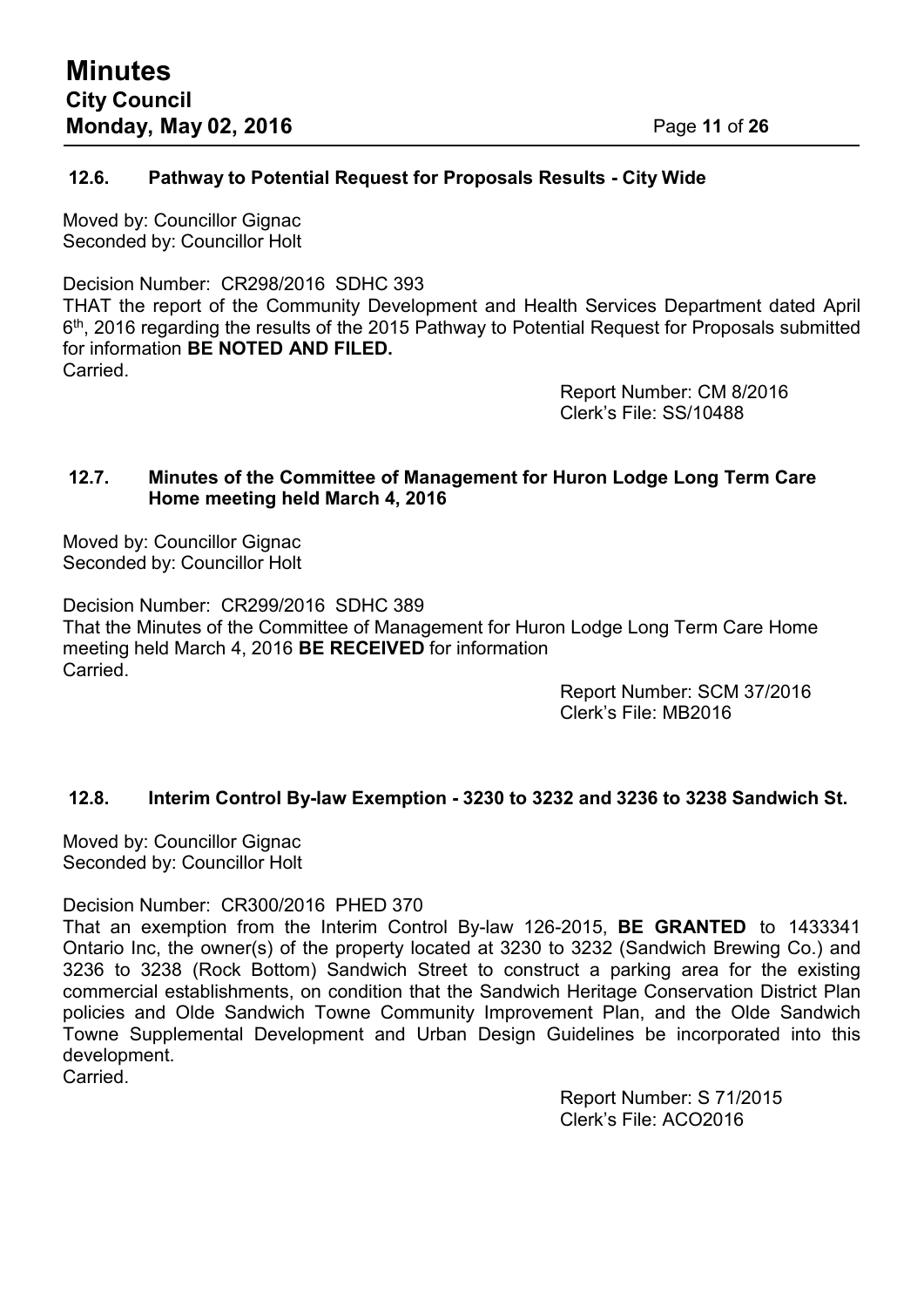# **12.9. Status Update Report – Development Approval Business Process Review (BPI) Implementation**

Moved by: Councillor Gignac Seconded by: Councillor Holt

Decision Number: CR301/2016 PHED 369 That the update report **BE RECEIVED** for information and that the City Planner **BE DIRECTED** to report back to the Committee in 12 months regarding the continued progress on implementing the BPIs that remain. **Carried** 

> Report Number: S 57/2015 Clerk's File: SPL2016

# **12.10. Request under the Alley Closing Subsidy Program (ACSP) to close one northsouth alley located between Albert Rd. and St. Luke Rd., south of Alice St. and north of Milloy Street**

Moved by: Councillor Gignac Seconded by: Councillor Holt

Decision Number: CR302/2016 PHED 371

- I. That part of the north-south alley having the width of 4.27m (14ft), located between Albert Rd. and St. Luke Rd., south of Alice St. and north of Milloy St., as shown on Drawing CC-1681 *attached* hereto as Appendix "A", **BE ASSUMED** for subsequent closure;
- II. That part of the north-south alley having the width of 4.27m (14ft), located between Albert Rd. and St. Luke Rd., south of Alice St. and north of Milloy St., as shown on Drawing CC-1681 *attached* hereto as Appendix "A", **BE CLOSED AND CONVEYED** to the abutting property owners subject to the following:
	- i. Easements, subject to their being accepted in the City's standard form and in accordance with the City's standard practice, be granted to:
		- a. Bell Canada, Cogeco Cable Canada LP, Union Gas and Enwin Utilities Ltd (Hydro)
	- ii. Conveyance Cost **BE SET** as follows:
		- Abutting properties zoned RD 1.3:
		- 1. \$1.00 plus alley subsidy cost of \$99.00 **during** the alley subsidy program;
		- 2. \$1.00 plus alley subsidy cost of \$99.00 **after** the expiration of the alley subsidy program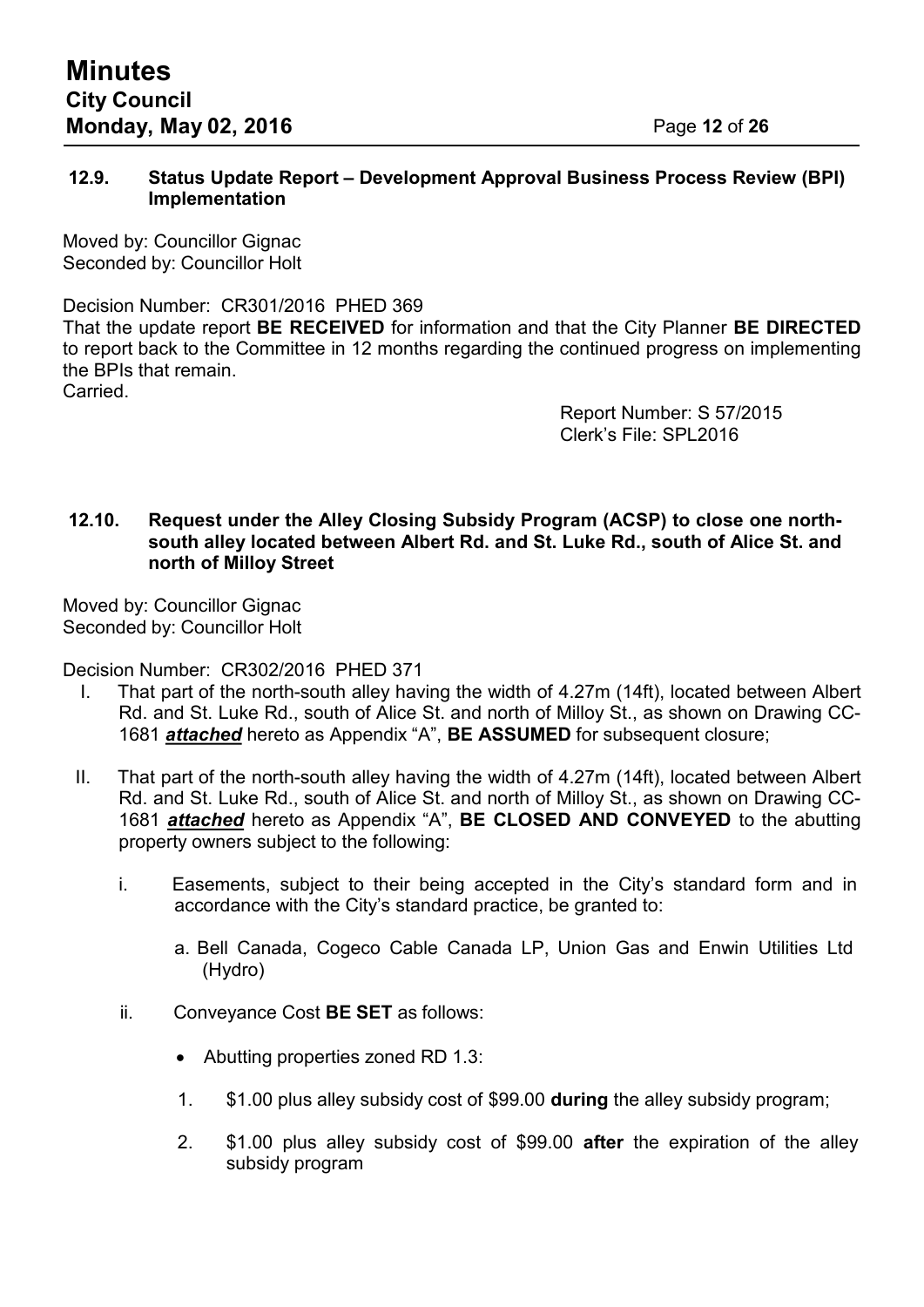# **Minutes City Council Monday, May 02, 2016** Page **13** of **26**

- III. That The City Planner **BE REQUESTED** to supply the appropriate legal description, in accordance with Drawing Number. CC-1681, *attached* hereto as Appendix "A"
- IV. That The City Planner, or designate, **BE AUTHORIZED** to publish the required legal notice
- V. That The City Solicitor **BE REQUESTED** to prepare the necessary by-law(s)
- VI. That The Chief Administrative Officer and City Clerk **BE AUTHORIZED** to sign all necessary documents approved as to form and content satisfactory to the City Solicitor
- VII. That the matter **BE COMPLETED** electronically pursuant to By-law Number 366-2003
- VIII. If the existing alley approach at the south end of the ally becomes obsolete after the alley closure, the City shall remove the existing southerly alley approaches in the future when budget funds exist. Alternatively should property owners that abut the southerly approach to the closed alley wish to retain the alley approach as driveways, permits from Public Works shall **BE REQUIRED**.

Carried.

Report Number: S 68/2015 Clerk's File: SAA2016

# **12.11. Brownfield Redevelopment Community Improvement Plan (CIP) application submitted by 1109045 Ontario Limited for 775 Riverside Drive East**

Moved by: Councillor Gignac Seconded by: Councillor Holt

Decision Number: CR303/2016 PHED 372

THAT the request made by 1109045 Ontario Limited to participate in the Brownfield Tax Assistance Program **BE APPROVED** for the proposed remediation and redevelopment at 775 Riverside Drive East for up to 3 years pursuant to the City of Windsor Brownfield Redevelopment Community Improvement Plan; and

THAT, Administration **BE DIRECTED** to prepare a tax cancellation by-law to implement the Brownfield Tax Assistance Program in accordance with the *Municipal Act* and that the appropriate information and material be sent to the Minister of Finance requesting relief from the education portion of the taxes for 775 Riverside Drive East in accordance with the Provincial Brownfield Financial Tax Incentive Program; and

THAT the request made by 1109045 Ontario Limited to participate in the Brownfield Rehabilitation Grant Program **BE APPROVED** for 70% of the municipal portion of the tax increment resulting from the proposed redevelopment at 775 Riverside Drive East for up to 10 years or until 100% of the eligible costs are repaid pursuant to the City of Windsor Brownfield Redevelopment Community Improvement Plan; and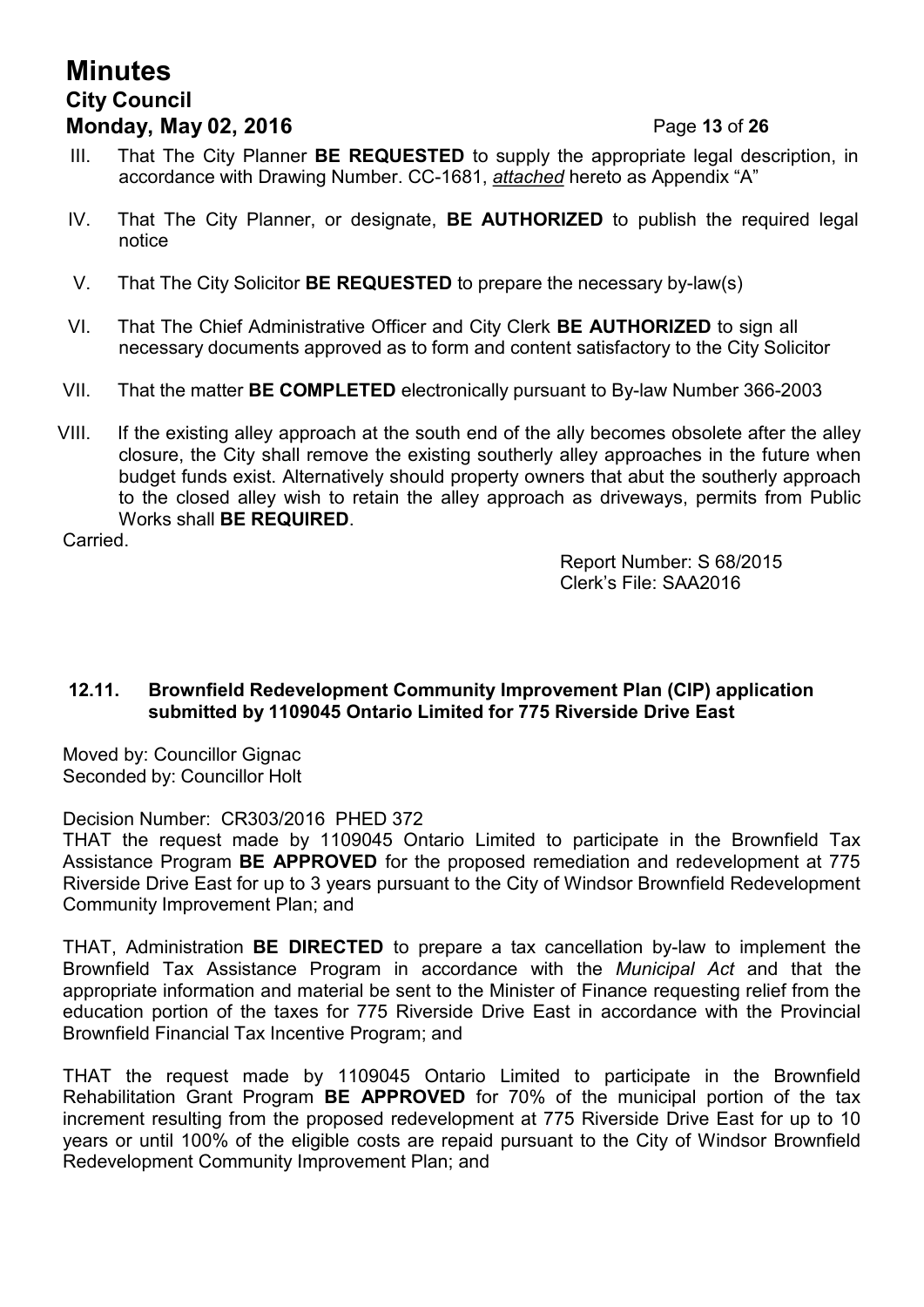# **Minutes City Council Monday, May 02, 2016** Page **14** of **26**

THAT, Administration **BE DIRECTED** to prepare an agreement between 1109045 Ontario Limited, and/or any future owner, and the City to implement the Brownfield Tax Assistance and Rehabilitation Grant Programs in accordance with all applicable policies, requirements, and provisions contained within the Brownfield Redevelopment Community Improvement Plan to the satisfaction of the City Planner as to technical content, the City Solicitor as to legal form, and the CFO/City Treasurer as to financial implications; and

THAT, the CAO and City Clerk **BE AUTHORIZED** to sign the Brownfield Tax Assistance and Rehabilitation Grant Agreements.

Carried.

Report Number: SCM 39/2016 Clerk's File: SPL/10759

# **12.12. Economic Revitalization Community Improvement Plan (CIP) application made by Windsor Mold Inc. for 4011and 4035 Malden Road**

Moved by: Councillor Gignac Seconded by: Councillor Holt

Decision Number: CR304/2016 PHED 373

THAT the request made by Windsor Mold Inc. to participate in the Business Retention and Expansion Grant Program **BE APPROVED** for 100% of the municipal portion of the tax increment resulting from the proposed development located at 4011 and 4035 Malden Road for up to 10 years or until 100% of the eligible costs are repaid pursuant to the City of Windsor Economic Revitalization Community Improvement Plan; and

THAT, Administration **BE DIRECTED** to prepare an agreement between the City and Windsor Mold Inc. to implement the Business Retention and Expansion Grant Program in accordance with all applicable policies, requirements, and provisions contained within the Economic Revitalization Community Improvement Plan to the satisfaction of the City Planner as to technical content, the City Solicitor as to legal form, and the CFO/City Treasurer as to financial implications; and

THAT, the CAO and City Clerk **BE AUTHORIZED** to sign the Business Retention and Expansion Grant Agreement. Carried.

> Report Number: S 68/2016 Clerk's File: SPL/10759

# **9. REQUEST FOR DEFERRALS, REFERRALS OR WITHDRAWALS**

**Communication No. 7.1.2** - Correspondence by Jonathan Gignac – citizen, dated April 10, 2016 regarding a request for a Bike Park in Windsor.

[For final disposition of the matter see CR308/2016 under the Communications section of the Minutes]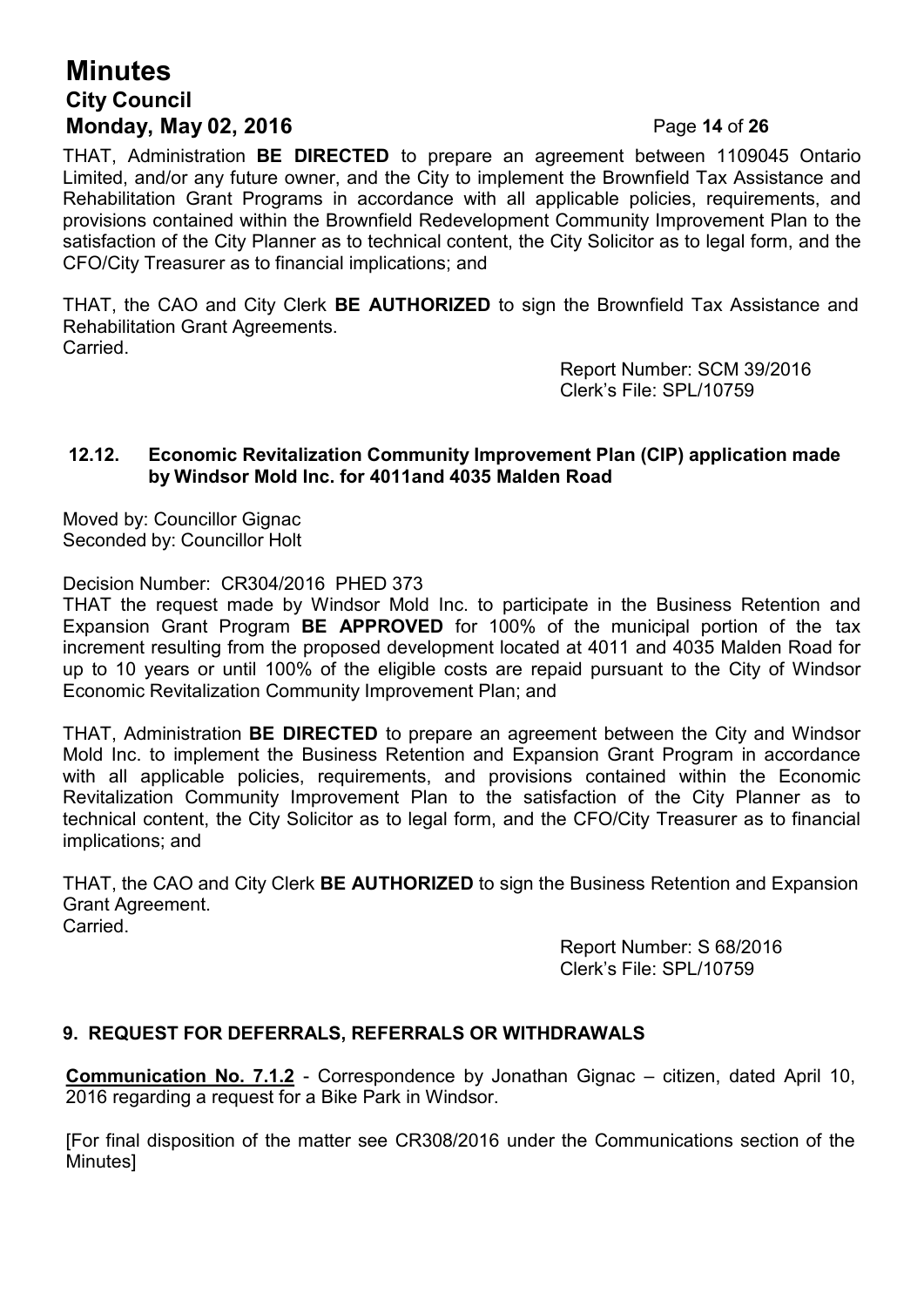# **10. PRESENTATIONS AND DELEGATIONS (5 Minute maximum per delegate)**

### **11.3. Response to CQ4-2016: Review of best practices and a recommendation to enhance the City of Windsor's existing Smoking By-Law**

#### **Dr. Gary Kirk, CEO & Medical Officer of Health; Nicole Dupuis, Director of Health Promotion; Kristy McBeth, Director of Knowledge Management; and Eric Nadalin, Manager of Chronic Disease & Injury Prevention – Windsor-Essex County Health Unit**

Dr. Gary Kirk, CEO & Medical Officer of Health; Nicole Dupuis, Director of Health Promotion; Kristy McBeth, Director of Knowledge Management; and Eric Nadalin, Manager of Chronic Disease & Injury Prevention – Windsor-Essex County Health Unit appear before Council to make a Board of Health endorsed recommendation on Smoke Free Outdoor Space Policy Adoption, strongly recommending that Council support Option 2 as opposed to Option 3, as Option 2 would prohibit smoking in the following additional locations: all areas prohibited under the *Smoke-Free Ontario Act,* as well as city parks, beaches, trails, bus shelters, boat ramps/marinas, recreation centres, conservation areas and community gardens; and provide an overview of the role of the Windsor-Essex County Health Unit in terms of compliance with regulations and legislation; and conclude by stating that health care cost attributed to smoking is \$3071.00 per smoker/per year and that additional cost to the City for enforcement and cessation is \$0.00.

Moved by: Councillor Marra Seconded by: Councillor Borrelli

That the report of the Social Planning Coordinator dated April 10, 2016 responding to CQ4-2016 BE RECEIVED; and further,

That By-law 113-2006 (A By-law to Prohibit Smoking in the City of Windsor) BE AMENDED as proposed by Administration in Option 2 to:

- PROHIBIT smoking in the following additional locations: all areas prohibited under O. Reg. 48/06 of the *Smoke-Free Ontario Act* (SFOA), as well as City parks, beaches, trails, bus shelters, boat ramps/marinas, recreation centres, conservation areas and community gardens;
- EXPAND the definition of "smoking" to include e-cigarettes, water pipes, and any other lighted or heated equipment used to smoke or vaporize any tobacco or non-tobacco product;
- EXPAND the responsibility for the enforcement of the by-law to include the Windsor-Essex County Health Unit (WECHU) through its Tobacco Enforcement Officers (TEOs); and,
- APPROVE the installation of the new by-law signage at a cost of \$6,000 from the Budget Stabilization Reserve.

The motion is **put** and is **lost**.

Aye Votes: Councillors Marra, Borrelli and Bortolin

Nay Votes: Councillors Elliott, Sleiman, Francis, Payne, Holt, Kusmierczyk and Gignac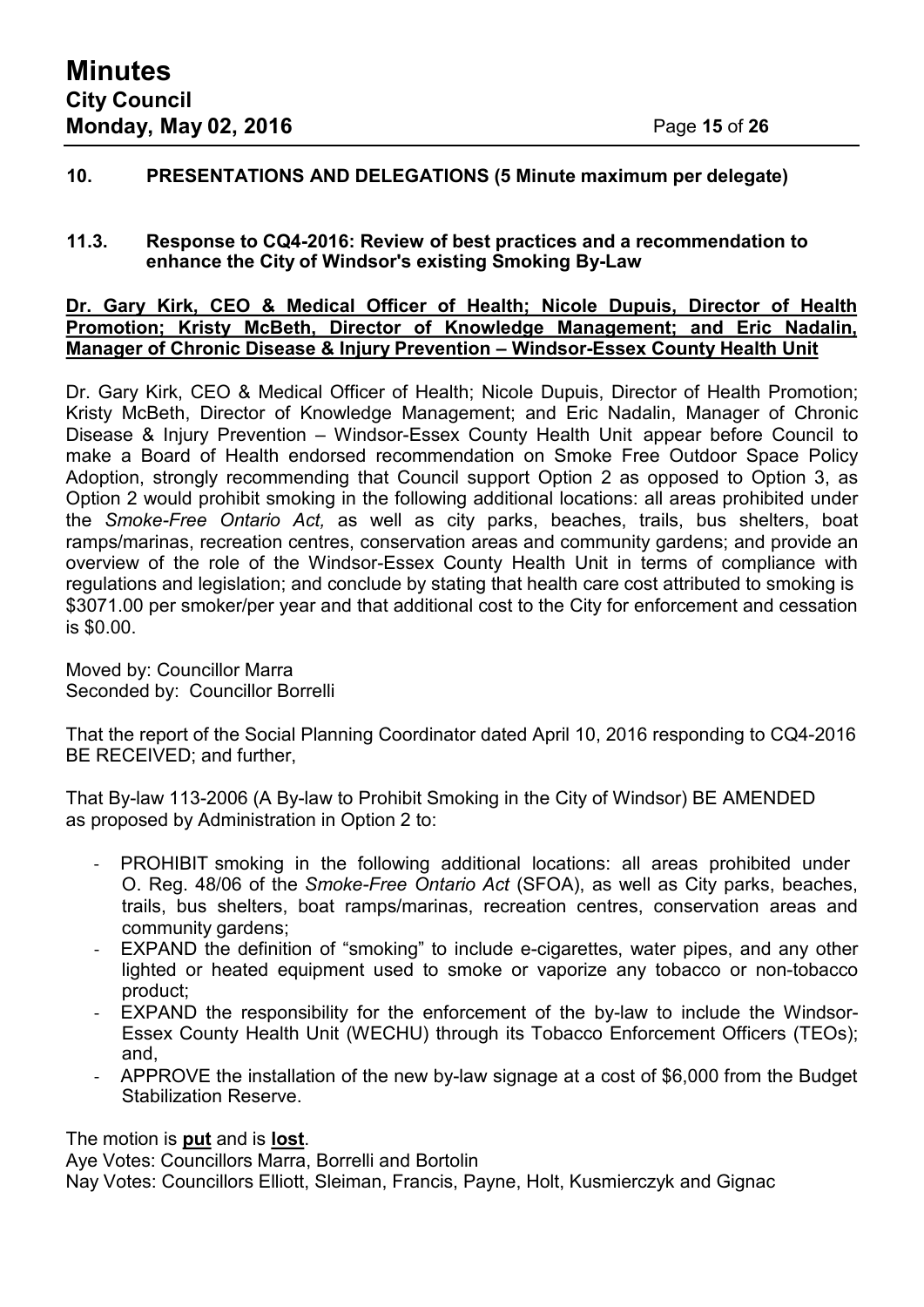Moved by: Councillor Gignac Seconded by: Councillor Francis

Decision Number: CR292/2016

**THAT** the report of the Social Planning Coordinator responding to CQ4-2016 **BE RECEIVED** for consideration, and further;

**THAT** By-Law 113-2006 (A By-law to Prohibit Smoking in the City of Windsor) **BE AMENDED** as proposed by Administration in Option 3 to:

Prohibit smoking in the following additional locations: all areas prescribed under O. Reg 48/06 of the *Smoke-Free Ontario Act* (SFOA), as well as City parks, beaches, trails, bus shelters, boat ramps/marinas, recreation centers, conservation areas, and community gardens *except in designated smoking areas (DSAs) as identified within the by-law, or by agreement or permit;* and

Expand the definition of "smoking" to include: e-cigarettes, water pipes, or any other lighted or heated equipment used to smoke or vaporize any tobacco or non-tobacco product, and further;

**THAT** City Council **ENDORSE** expanded responsibility for the enforcement of the by-law to include the Windsor-Essex County Health Unit (WECHU) through its Tobacco Enforcement Officers (TEOs), and further;

**THAT** City Council **APPROVE** the installation of the new by-law signage at a cost of \$6,000, to **BE FUNDED** from the Budget Stabilization Reserve.

Carried.

Councillors Borrelli and Bortolin voting nay.

Report Number: C 54/2016 Clerk's File: MH2016

# **11. REGULAR BUSINESS ITEMS (Non-Consent Items)**

# **11.2. Establishment of 2016 Tax Rates-City Wide**

Moved by: Councillor Francis Seconded by: Councillor Gignac

Decision Number: CR291/2016

THAT City Council **APPROVE** the following recommendations for purposes of calculation of the 2016 Property Tax Rates:

1. THAT the Municipality **CONTINUE** with the use of optional tax classes of office building, shopping center, parking lot/vacant land, and large industrial.

2. THAT City Council **ADOPT** the ratios as set out in Table 3 for the 2016 taxation year.

3. THAT tax reductions for the first and second sub-classes of farmland awaiting development **BE RECONFIRMED** at their present level of 65% and 30% respectively.

4. THAT the Municipality **ADOPT** the default reduction rates on vacant commercial and industrial tax classes of 30% and 35% respectively.

5. THAT the Municipality **SET** the threshold on the tax level for eligible new construction at 100%.

6. THAT the Municipality **EXCLUDE** the multi-residential class from the 2016 capping program.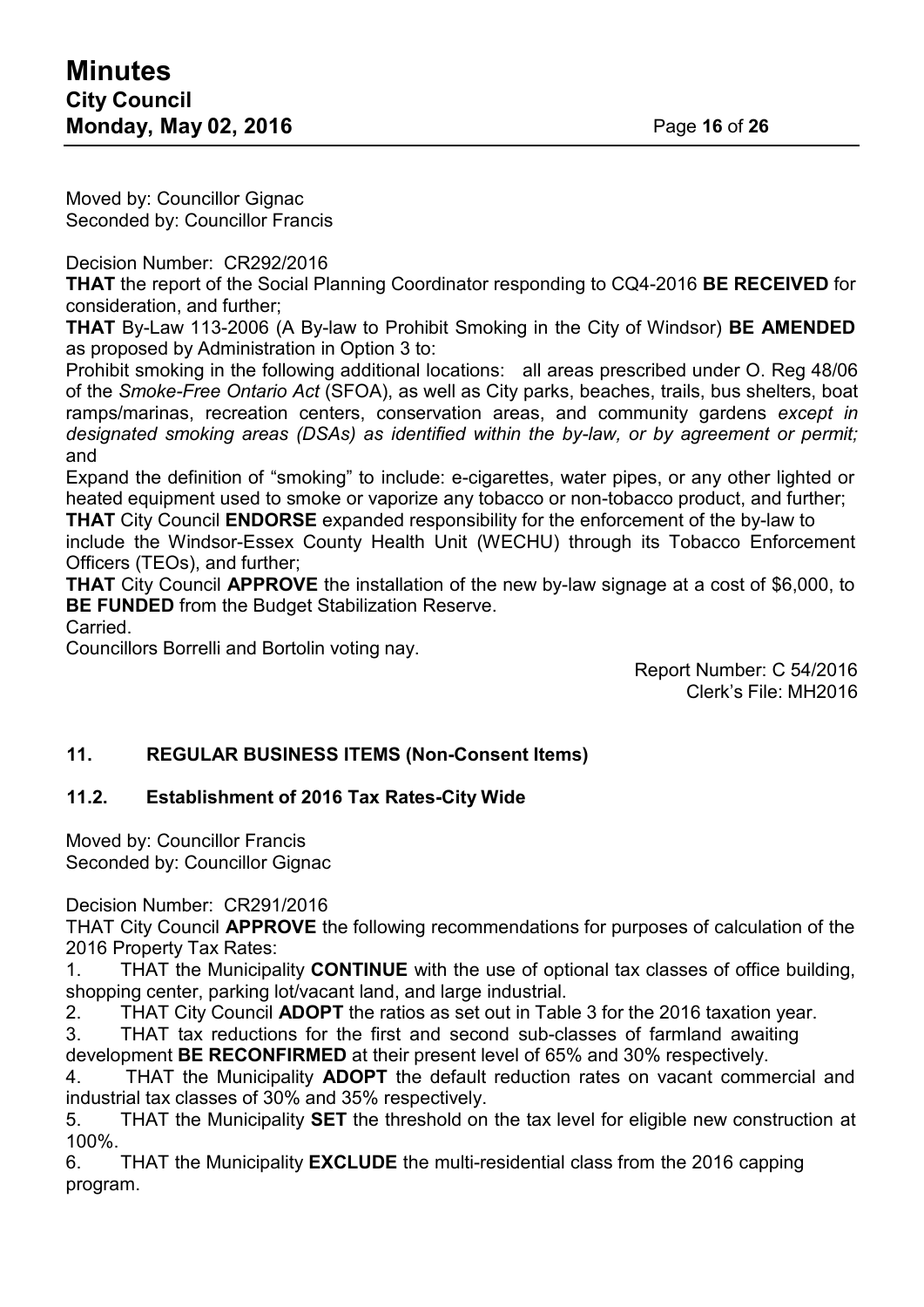# **Minutes City Council Monday, May 02, 2016** Page **17** of **26**

7. THAT the Municipality **EXCLUDE** the industrial class from the 2016 capping program.

8. THAT the 2016 capping program for the commercial class

**BE APPROVED** to reflect the parameters comprising the following optional tools:

a. Establishing a maximum increase threshold at the greater of: 10% of the previous year's annualized capped tax and 10% of the previous year's annualized CVA tax for eligible property and

b. Imposing a threshold adjustment for capped properties where the required billing adjustment (credits only) is within \$500 of the properties' CVA tax; and

c. Initiate a Capping Program Phase-Out, which for 2016 taxation will limit the amount of any final capping credit to 75% of the amount calculated using the parameters and limits set out under clauses (a) and (b) of this paragraph; and

d. Those properties that have reached their CVA tax destination be excluded; and

e. Those properties that will cross over their CVA tax destination be excluded 9. THAT the Municipality **APPROVE** to fund the cost of capping for the commercial class estimated at \$3,074 be done on a one-time basis through the Budget Stabilization Reserve. 10. THAT the City Solicitor **BE DIRECTED** to prepare the necessary by-laws. Carried.

Report Number: C 82/2016 Clerk's File: AF2016

# **12. CONSIDERATION OF COMMITEE REPORTS**

Moved by: Councillor Payne Seconded by: Councillor Sleiman

Decision Number: CR307/2016 That the **Report of the special In-camera** meeting held May 2, 2016 [Session 1] **BE ADOPTED** as presented. Carried.

ACO2016

Moved by: Councillor Payne Seconded by: Councillor Sleiman

Decision Number: CR309/2016 That the **Report of the special In-camera** meeting held May 2, 2016 [Session 2] **BE ADOPTED** as presented. Carried.

ACO2016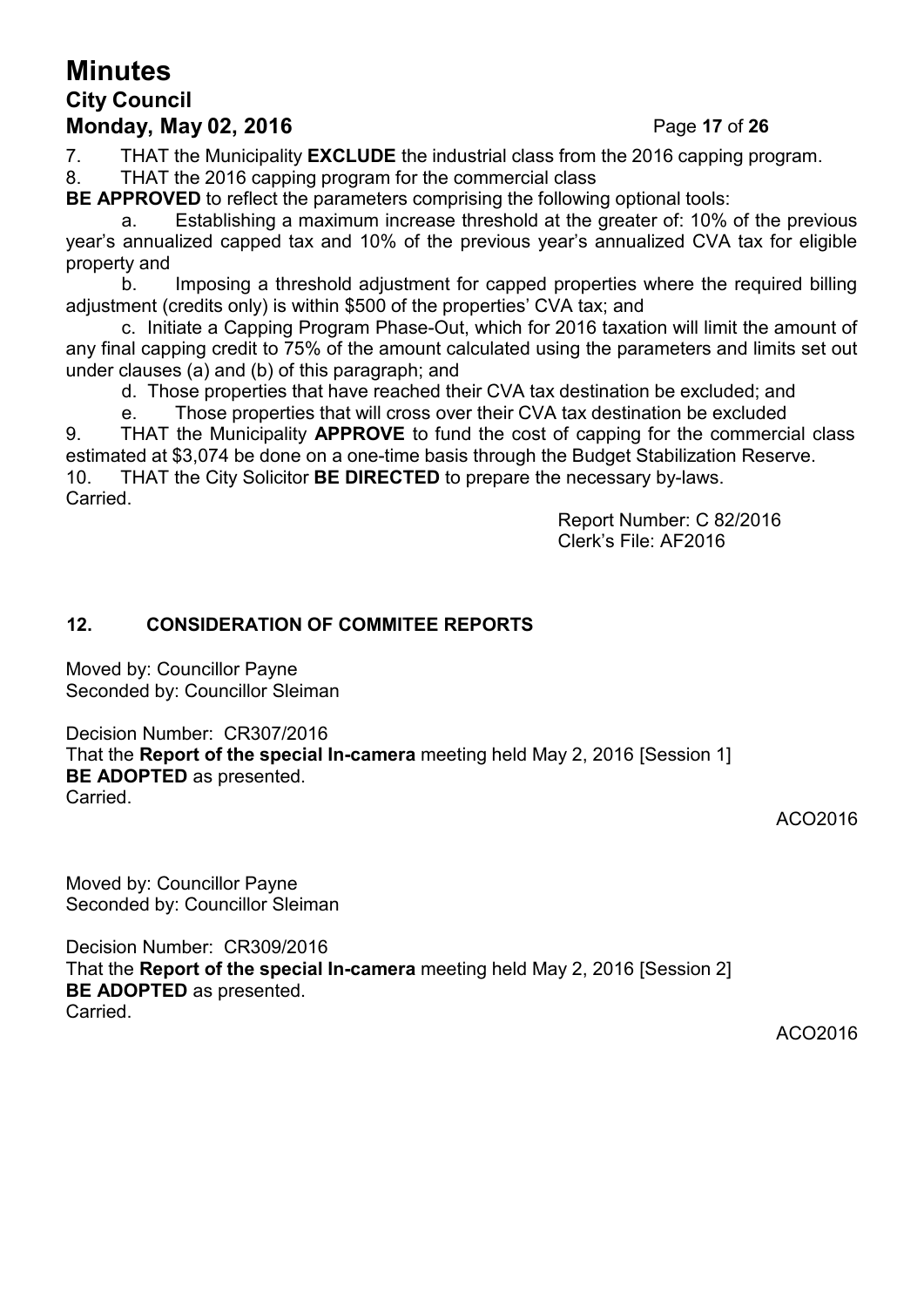### **13. BY-LAWS (First and Second Reading)**

Moved by: Councillor Borrelli Seconded by: Councillor Bortolin

That the following By-laws No. 57-2016 through 62-2016 (inclusive) be introduced and read a first and second time:

- 13.1. **57-2016** A BY-LAW TO AMEND BY-LAW 187-2000, BEING A BY-LAW TO CLOSE, STOP UP AND CONVEY THE NORTH/SOUTH ALLEY BETWEEN WALKER AND TURNER, FROM LAPPAN AND CALDERWOOD, authorized by CR161/2016, adopted March 7, 2016
- 13.2. **58-2016** A BY-LAW TO CLOSE AND STOP UP AND CONVEY, THE ENTIRE LENGTH OF THE WESTERLY 3.048 METRE (10 FOOT) WIDE PORTION OF THE NORTH/SOUTH ALLEY BETWEEN RANDOLPH AVENUE AND ASKIN AVENUE, SOUTH OF FANCHETTE STREET UP TO THE NORTH LIMIT OF THE INTERSECTING EAST/WEST ALLEY NEXT NORTH OF WYANDOTTE STREET WEST, CITY OF WINDSOR, authority M405-2015, adopted October 5, 2015
- 13.3. **59-2016** A BY-LAW TO APPOINT JOSEPH MANCINA AS CHIEF FINANCIAL OFFICER AND CITY TREASURER, authorized by CR237/2016, adopted April 18, 2016
- 13.4. **60-2016** A BY-LAW TO FURTHER AMEND BY-LAW NUMBER 8600 CITED AS THE "CITY OF WINDSOR ZONING BY-LAW", Authority: By-law 28-2004, passed January 26, 2004
- 13.5. **61-2016** A BY-LAW TO AUTHORIZE THE CORPORATION OF THE CITY OF WINDSOR TO ENTER INTO EXTENSION AGREEMENTS AND FOR THE CHIEF ADMINISTRATIVE OFFICER AND CLERK TO EXECUTE SUCH AGREEMENTS, Authority: M41-2012 and By-law 47-2010
- 13.6 **62-2016** A BY-LAW TO CONFIRM PROCEEDINGS OF THE COUNCIL OF THE CORPORATION OF THE CITY OF WINDSOR AT ITS MEETING HELD ON THE SECOND DAY OF MAY, 2016

Carried.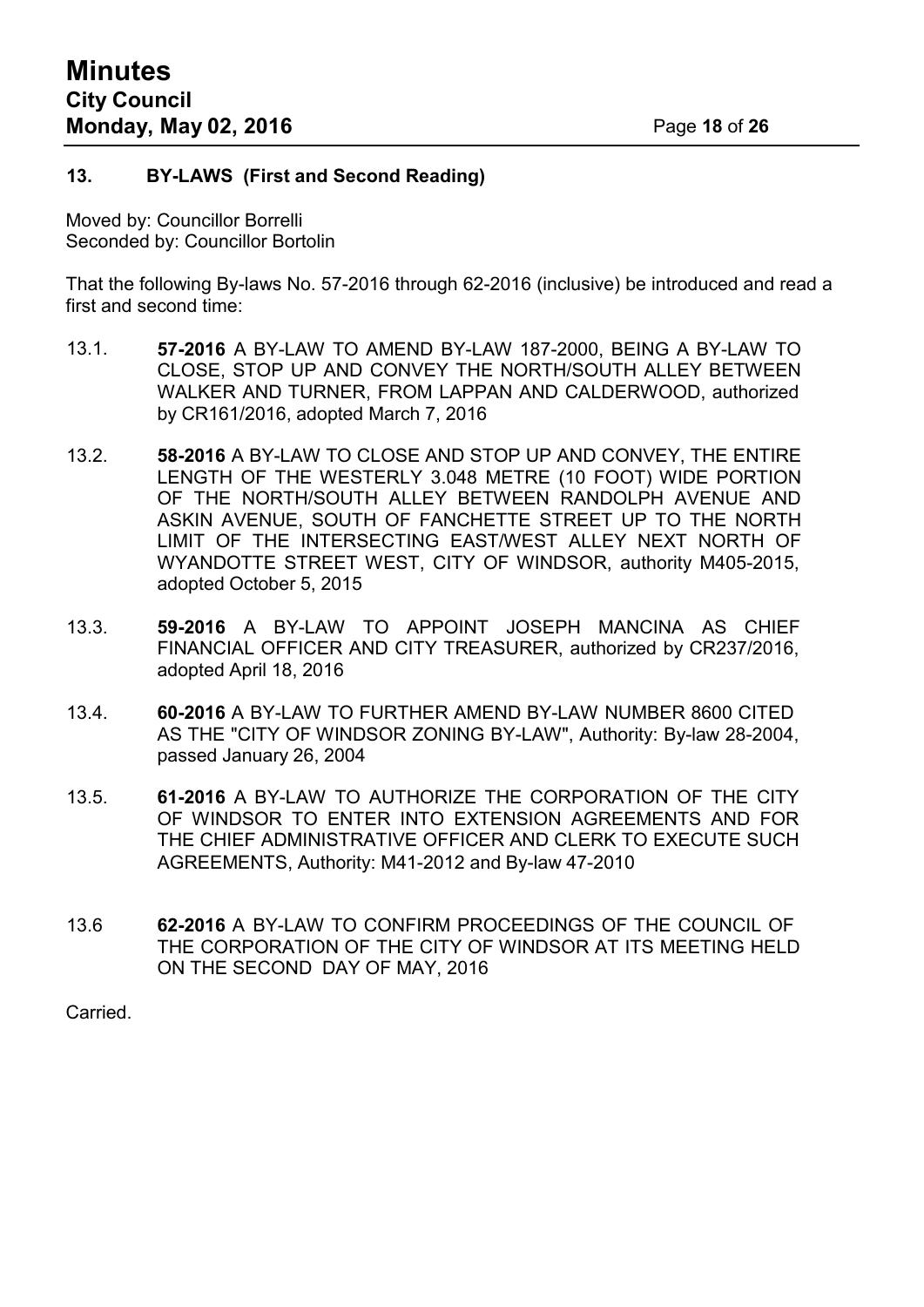# **14. MOVE BACK INTO FORMAL SESSION**

Moved by: Councillor Elliott Seconded by: Councillor Francis

That the Committee of the Whole does now rise and report to Council respecting the business items considered by the Committee:

- **1) Communication Items (as amended)**
- **2) Consent Agenda (as amended)**
- **3) Items Deferred Items Referred**
- **4) Consideration of the Balance of Business Items (see Schedule "A")**
- **5) Committee Reports (as presented)**
- **6) By-laws given first and second readings (as presented)**

Carried.

#### **15. NOTICES OF MOTION**

None presented.

#### **16. THIRD AND FINAL READING OF THE BY-LAWS By-Laws 57-2016 to 62-2016 inclusive.**

Moved by: Councillor Gignac Seconded by: Councillor Holt

That the following By-laws No. 57-2016 through 62-2016 (inclusive), having been read a first and second time be now read a third time and finally passed and that the Mayor and Clerk **BE AUTHORIZED** to sign and seal the same notwithstanding any contrary provision of the Council. Carried.

# **17. PETITIONS**

None presented.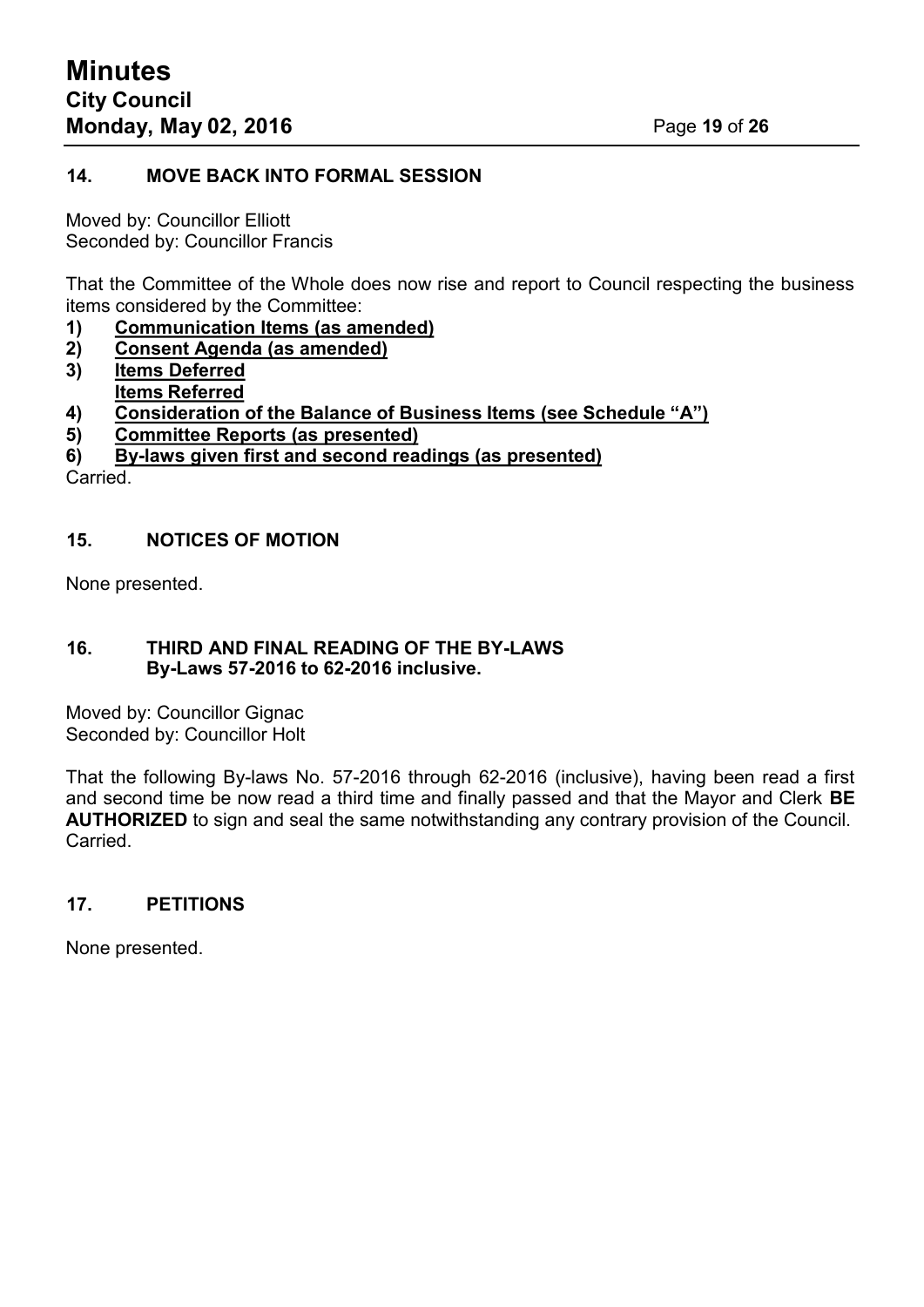#### **18. QUESTION PERIOD**

Moved by: Councillor Payne Seconded by: Councillor Sleiman

Decision Number: CR305/2016

That the following Council Question by Councillor Borrelli **BE APPROVED**, and that Administration **BE DIRECTED** to proceed with the necessary actions to respond to the Council Question in the form of a written report, consistent with Council's instructions, and in accordance with Section 17.1 of the Procedure By-law 98-2011:

#### **CQ18-2016**

The "Hum" is back and creating a nuisance affecting the quality of life and peaceful enjoyment of the west end residents. It is being asked of the Mayor and Clerk to write a letter to the Federal Ministry of Environment to address this long standing issue.

Carried.

EI2016

Moved by: Councillor Payne Seconded by: Councillor Sleiman

Decision Number: CR306/2016

That the following Council Question by Councillor Kusmierczyk **BE APPROVED**, and that Administration **BE DIRECTED** to proceed with the necessary actions to respond to the Council Question in the form of a written report, consistent with Council's instructions, and in accordance with Section 17.1 of the Procedure By-law 98-2011:

# **CQ19-2016**

Asks:

- 1. When will WFCU gym floor be replaced and with what material?
- 2. What will be done to fix floor drains at WFCU washrooms/change rooms and when?
- 3. When will floor drains in WFCU Zamboni room be fixed to address water pooling?
- 4. When will sound system be upgraded in WFCU?
- 5. When will WFCU parking lot be resurfaced?

Carried.

SR/8880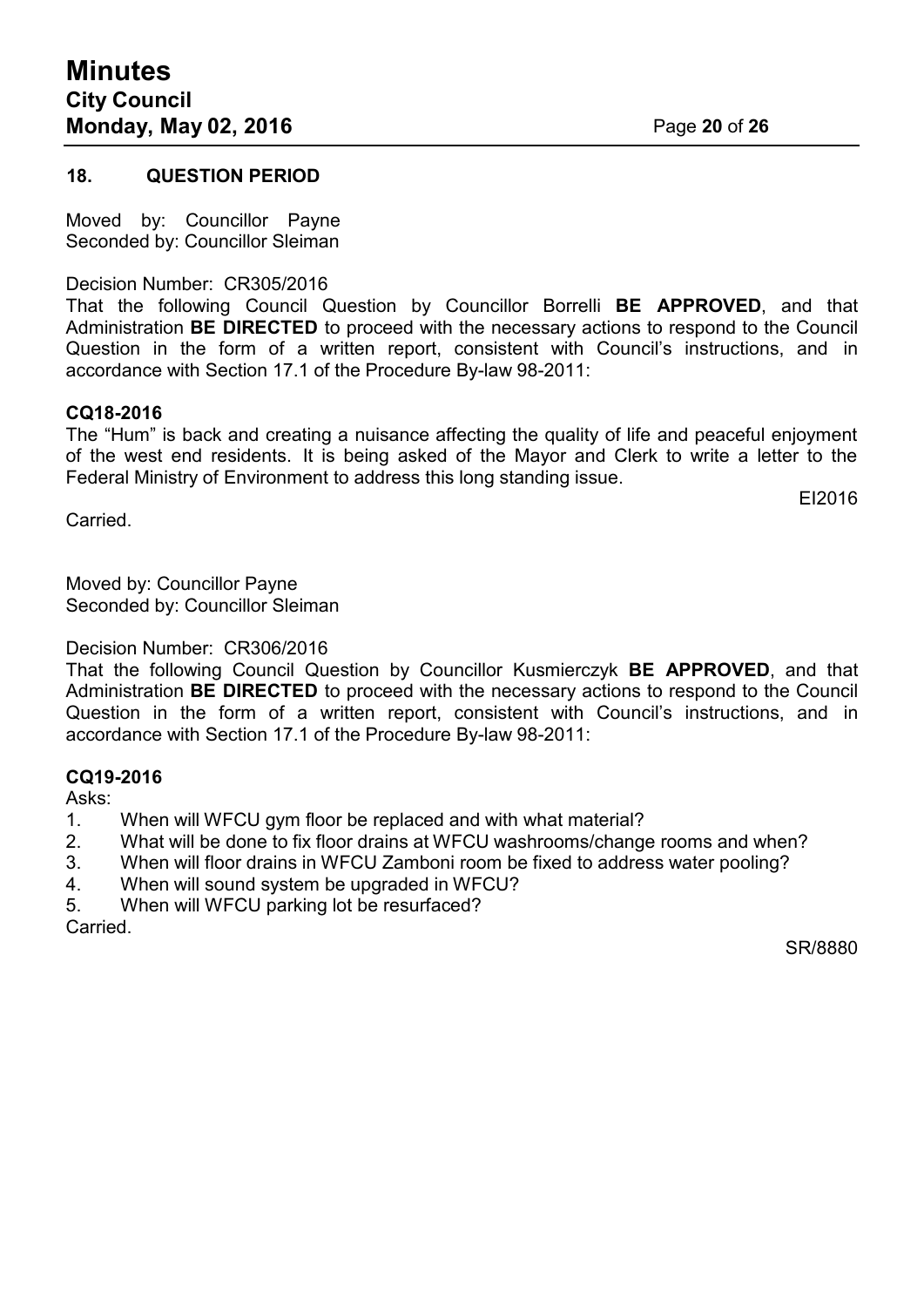# **21. ADJOURNMENT**

Moved by: Councillor Borrelli Seconded by: Councillor Bortolin

That this Council meeting stand adjourned until the next regular meeting of Council or at the call of the Mayor. Carried.

Accordingly, the meeting is adjourned at 8:52 o'clock p.m.

Mayor City Clerk

THIS IS A DRAFT COPY

DEPUTY CITY CLERK/SENIOR MANAGER OF COUNCIL SERVICES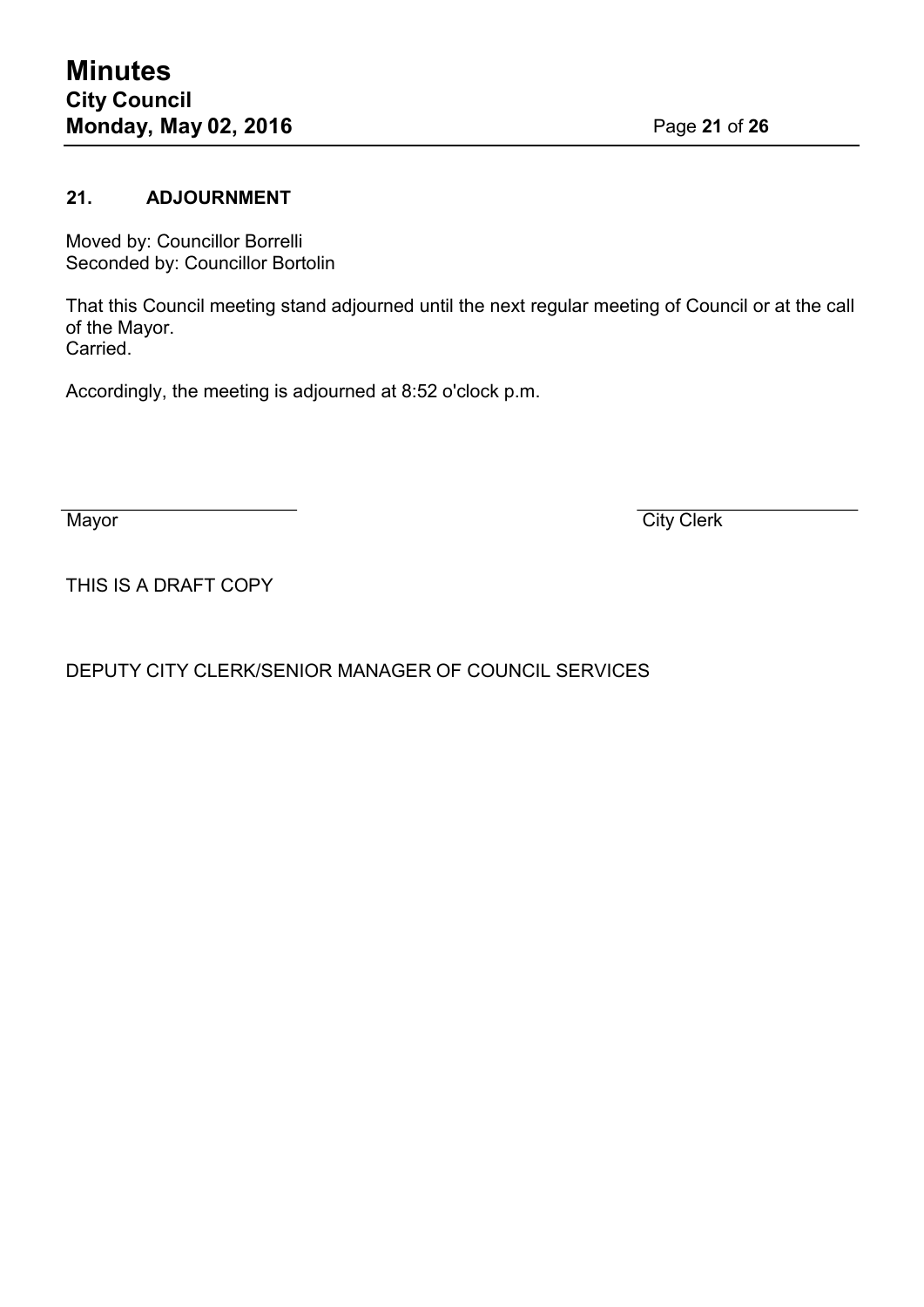# **Minutes City Council Monday, May 02, 2016** Page **22** of **26**

**ADOPTED by Council at its meeting held May 2, 2016 [CR307/2016]** VC/bm

# **SPECIAL MEETING OF COUNCIL – IN CAMERA May 2, 2016 (Session 1)**

### **Meeting called to order at: 5:00 p.m.**

#### **Members in Attendance:**

Mayor D. Dilkens Councillor F. Francis Councillor J. Elliott Councillor C. Holt Councillor R. Bortolin Councillor B. Marra Councillor J. Gignac Councillor H. Payne Councillor E. Sleiman Councillor I. Kusmierczyk

## **Members Absent:**

Councillor P. Borrelli

# **Also in attendance:**

- O. Colucci, Chief Administrative Officer
- J. Payne, Community Development and Health Commissioner and Corporate Leader Social Development, Health, Recreation and Culture
- M. Winterton, City Engineer and Corporate Leader Environmental Protection and **Transportation**
- V. Critchley, City Clerk/Licence Commissioner and Corporate Leader Public Engagement and Human Resources
- J. Mancina, Chief Financial Officer/City Treasurer and Corporate Leader Finance and Technology
- S. Askin-Hager, City Solicitor and Corporate Leader Economic Development and Public Safety
- C. Brown, CEO for YQG and WDTC/Corporate Leader of Transportation Services
- T. Sabelli, Asset/Lease Administrator (Item 1)

**Verbal Motion is presented by Councillor Sleiman, seconded by Councillor Marra, to move in Camera for discussion of the following item(s):**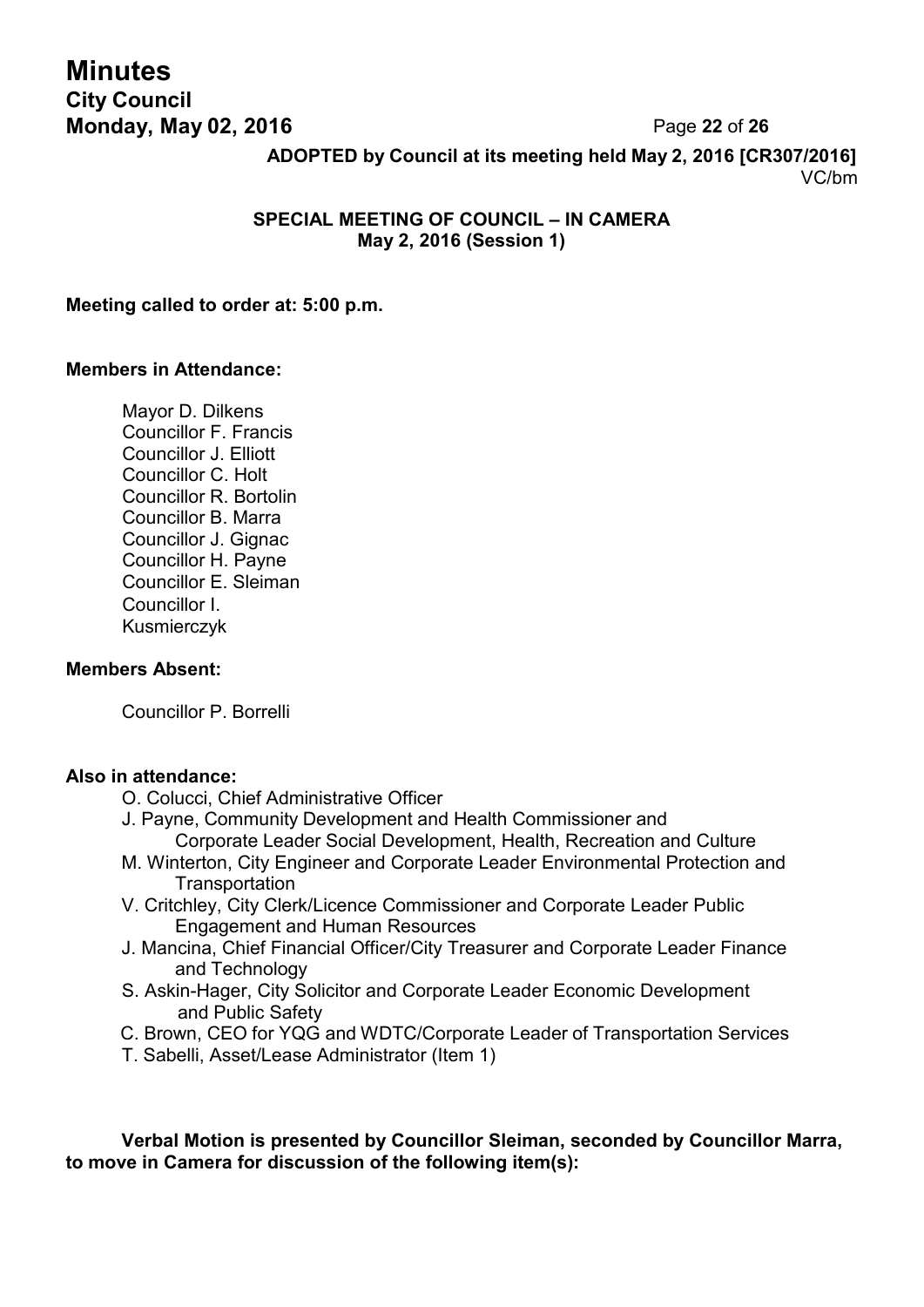| <u>Item</u><br><u>No.</u> | <b>Subject</b>                                             | <b>Section - Pursuant</b><br>to Municipal Act,<br>2001, as amended |
|---------------------------|------------------------------------------------------------|--------------------------------------------------------------------|
|                           | <b>Property matter – lease</b>                             | 239(2)(c)                                                          |
| 2.                        | Personal matter - about identifiable<br><b>individuals</b> | 239(2)(b)                                                          |

# **Motion Carried.**

# **Declarations of Pecuniary Interest:**

None declared.

**Discussion on the items of business. (Items 1 and 2)**

**Verbal Motion is presented by Councillor Gignac, seconded by Councillor Francis, to move back into public session.**

**Motion Carried.**

**Moved by Councillor Bortolin, seconded by Councillor Elliott, THAT the Clerk BE DIRECTED to transmit the recommendation(s) contained in the report(s) discussed at the In-Camera Council Meeting held May 2, 2016 (Session 1) directly to Council for consideration at the next Regular Meeting.**

1. That the recommendation contained in the in-camera report from the Asset/Lease Administrator, Manager of Real Estate Services, Executive Director of Recreation and Culture, City Solicitor and Corporate Leader Economic Development and Public Safety and Chief Financial Officer/City Treasurer and Corporate Leader Finance and Technology respecting a property matter - lease **BE APPROVED**.

2. That the recommendation contained in the in-camera report from the City Solicitor and Corporate Leader Economic Development and Public Safety, City Clerk/Licence Commissioner and Corporate Leader Public Engagement and Human Services and Chief Financial Officer/City Treasurer and Corporate Leader Finance and Technology respecting a personal matter about identifiable individuals **BE APPROVED**.

# **Motion Carried.**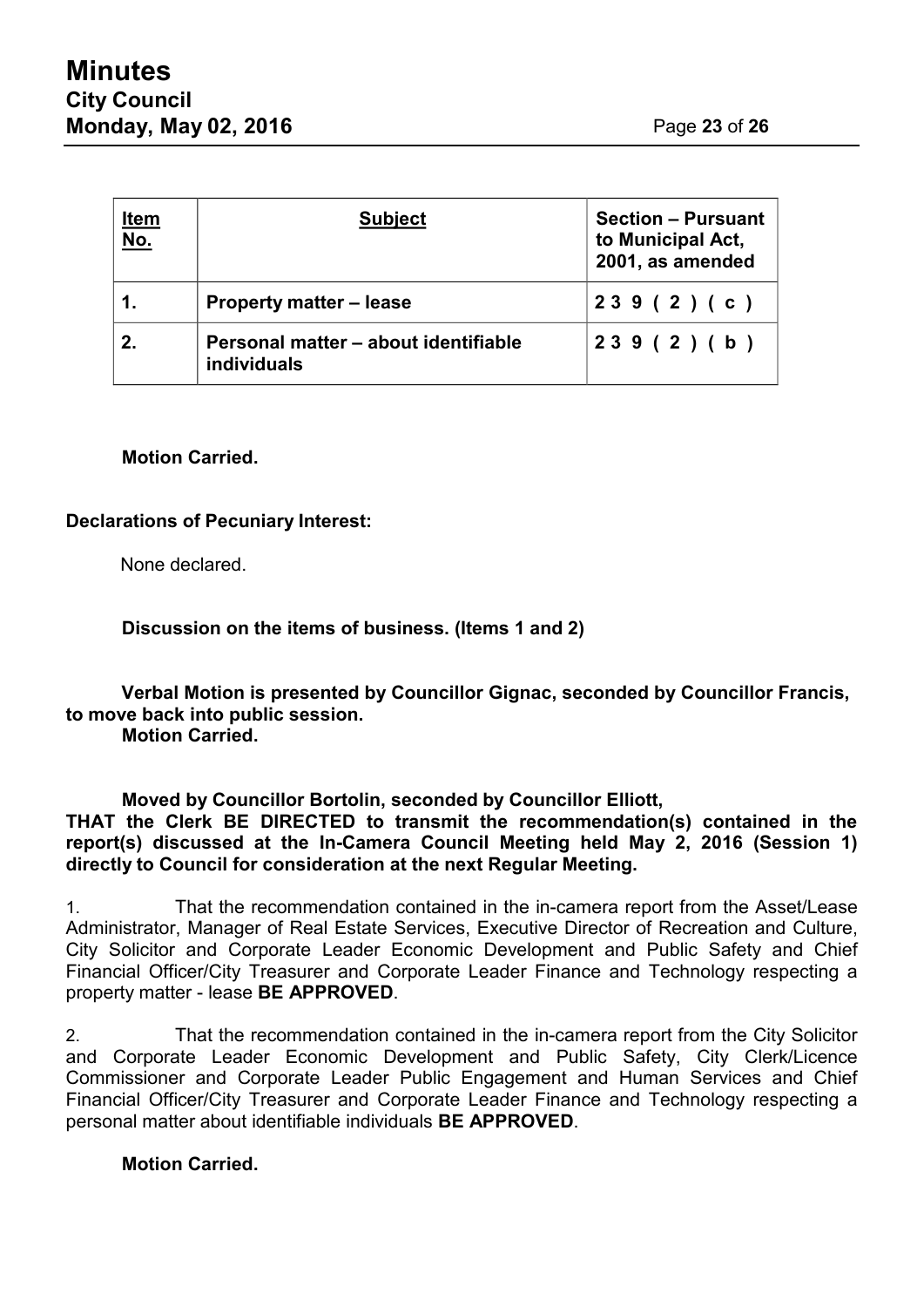**Moved by Councillor Holt, seconded by Councillor Francis, That the special meeting of council held May 2, 2016 (Session 1) BE ADJOURNED. (Time: 5:20 p.m.) Motion Carried.**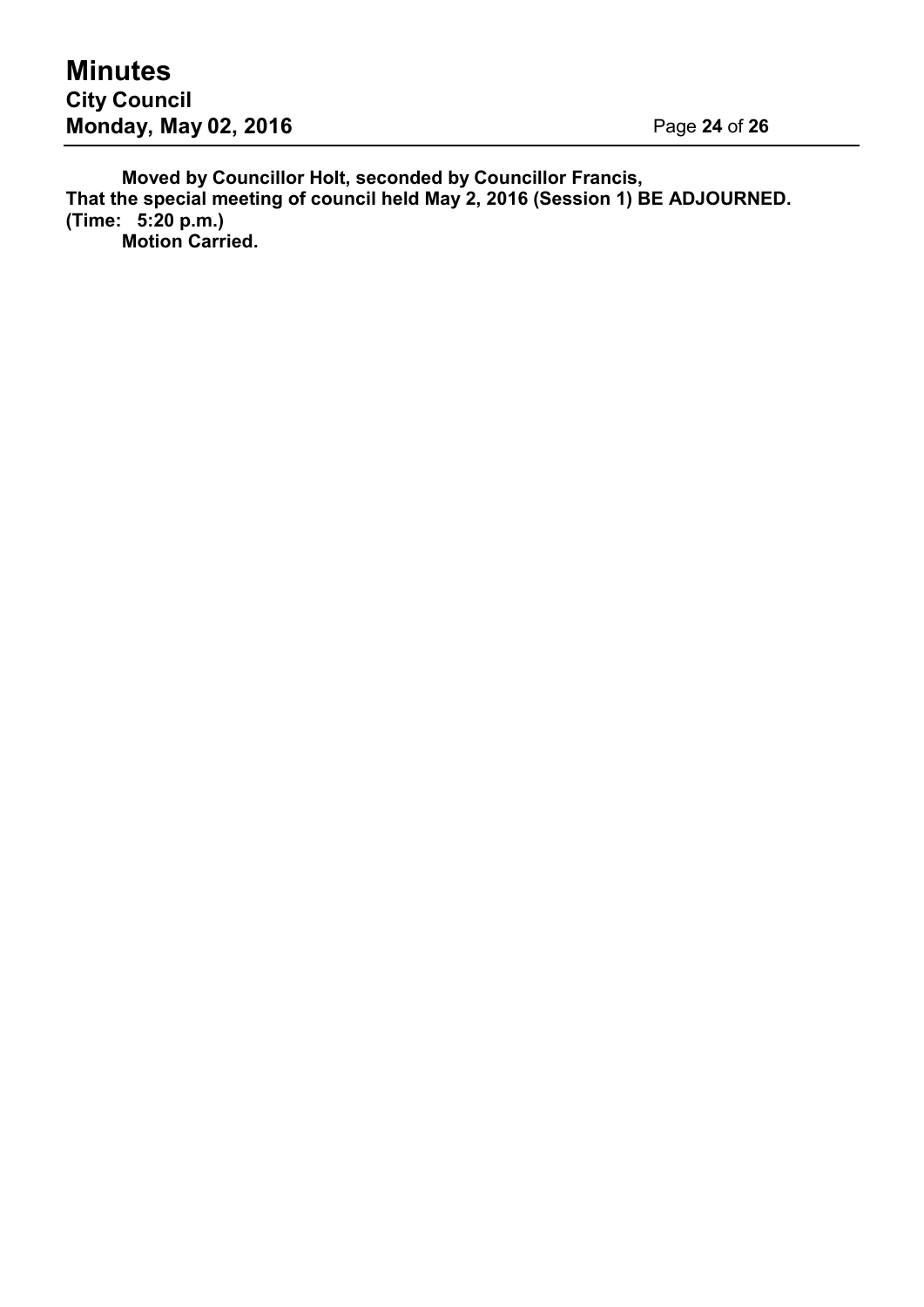# **Minutes City Council Monday, May 02, 2016** Page **25** of **26**

**ADOPTED by Council at its meeting held May 2, 2016 [CR309/2016]** VC/bm

# **SPECIAL MEETING OF COUNCIL – IN CAMERA May 2, 2016 (Session 2)**

#### **Meeting called to order at: 5:22 p.m.**

#### **Members in Attendance:**

Mayor D. Dilkens Councillor F. Francis Councillor J. Elliott Councillor C. Holt Councillor R. Bortolin Councillor B. Marra Councillor J. Gignac Councillor H. Payne Councillor E. Sleiman Councillor I. Kusmierczyk

#### **Members Absent:**

Councillor P. Borrelli

# **Also in attendance:**

- O. Colucci, Chief Administrative Officer
- J. Payne, Community Development and Health Commissioner and Corporate Leader Social Development, Health, Recreation and Culture
- M. Winterton, City Engineer and Corporate Leader Environmental Protection and **Transportation**
- V. Critchley, City Clerk/Licence Commissioner and Corporate Leader Public Engagement and Human Resources
- J. Mancina, Chief Financial Officer/City Treasurer and Corporate Leader Finance and Technology
- S. Askin-Hager, City Solicitor and Corporate Leader Economic Development and Public Safety
- C. Brown, CEO for YQG and WDTC/Corporate Leader of Transportation Services

**Verbal Motion is presented by Councillor Marra, seconded by Councillor Bortolin, That Rule 3.3(c) of the** *Procedure By-law, 98-2011,* **BE WAIVED to allow for the Mayor to call a special meeting without 24 hours notice.**

**Motion Carried.**